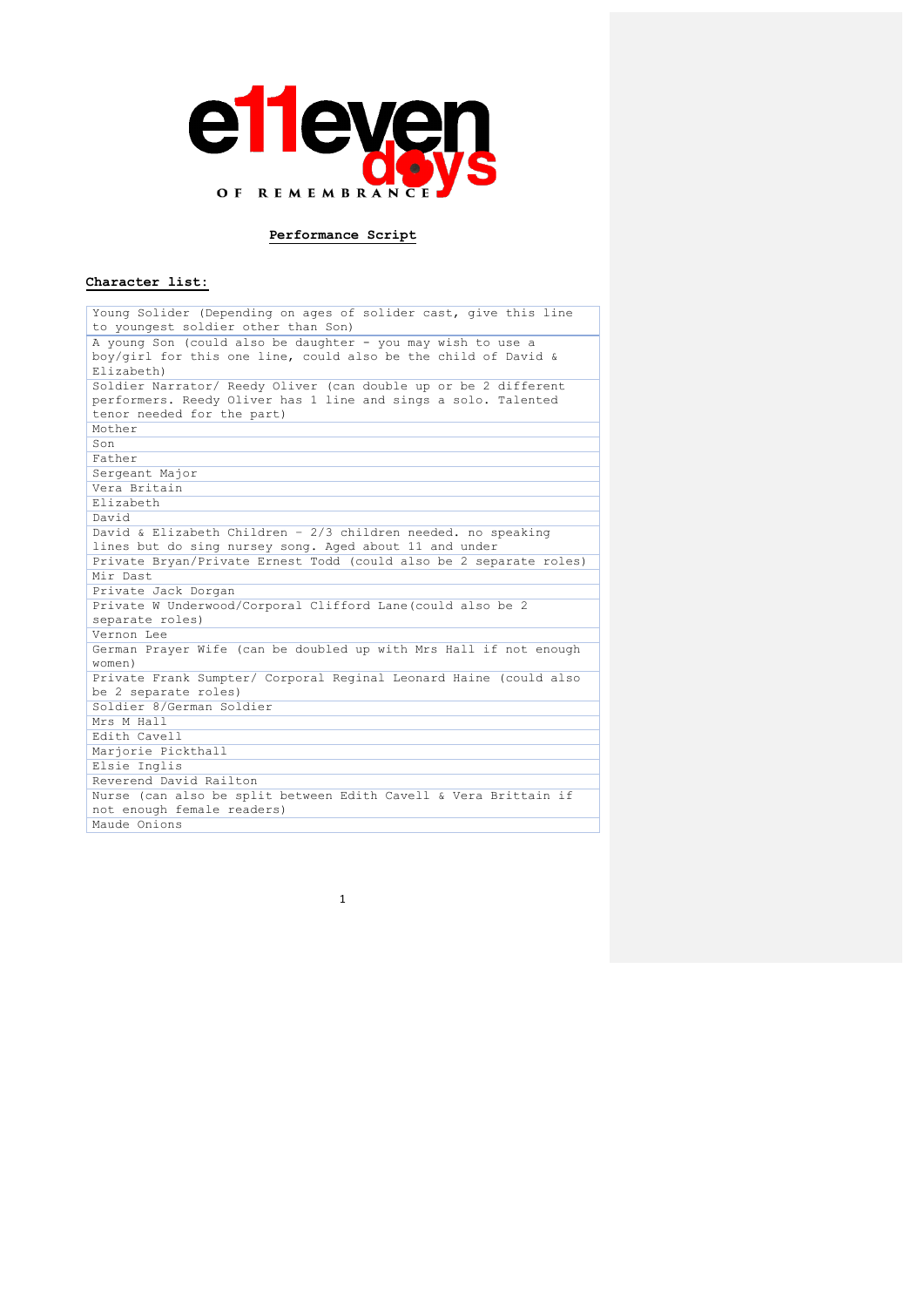#### **NOTES**

- **DIRECT ADDRESS** All narration lines throughout entire performance are shared direct address to audience. For the scenes, they can also be direct address to audience, if you so choose, as if cast members "see" fellow cast members out in the audience, rather than looking at each other on stage. However, you may also choose to stage the actual scenes in a more traditional theatrical style, with only narration as direct address. It takes more skilled performers to stage the scenes more traditionally. All scenes being played direct address to audience is much simpler, and is more effective if there is limited rehearsal time. You may choose to explore both options; just keep all narration/other lines as indicated, as direct address to audience.
- CAST ON STAGE The performance or reading may be most effective if you keep the entire cast on stage the entire time, with people doing to the back of the stage and taking up positions of reading and writing letters – not frozen, but quietly and thoughtfully engaged with that key war time activity during scenes they are not involved with
- CHOIR A choir ranging from 10 to 50 or 60 people can be part of the performance, sat to the sides of the stage. They can join in with all singing apart from solos, or selected songs only, as you see fit.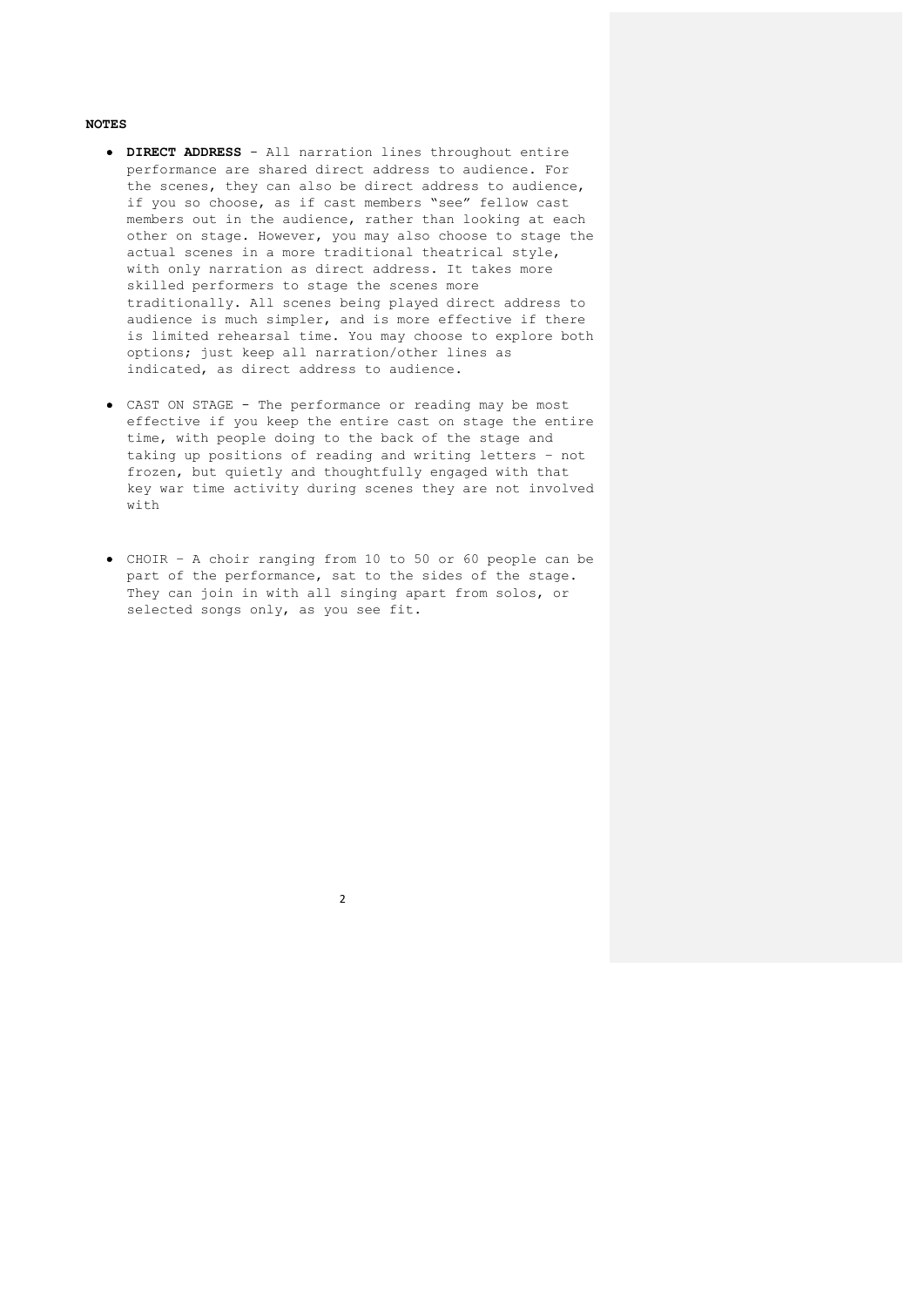# **MUSIC CUE 1 –**

**MUSIC CONTS.**

## **SCENE 1 – OVERTURE – WE MEET THEM**

FIGURES FROM THE PAST SLOWLY FILL THE STAGE, DRESSED IN PERIOD COSTUMES FROM WORLD WAR 1 ERA. SIMPLE AND POINGNAT ACTIVITIES OF DAILY LIFE ARE MIMED, SLIGHTLY SLOWER, ¾ SPEED, WITH A DREAM LIKE QUALITY EG: A MAN SMELLS & PICKS A FLOWER AND PLACES IT IN HIS LAPEL; A MOTHER SINGS TO HER SWADDLED BABY; FRIENDS CHAT; SOMEONE WRITES A LETTER OR READS A BOOK; CHILDREN PLAY. SIMPLE SET PIECES OF CRATES, BOXES, STOOLS, SOME CHAIRS ETC: THE RICHNESS OF OUR LIVES TOGETHER IS REVEALED. THEY START TO "AAAH" TO THE UNDERSCORING, "I VOW TO THEE MY COUNTRY."

MEN, WOMEN & CHILDREN COME FORWARD AND SHARE LINES FROM ACTUCAL LETTERS, DIRECT ADDRESS TO AUDIENCE. IT IS A MONTAGE OF VOICES, AND EACH NEW CHARACTER JUST OVERLAPS THE LAST.

SON

They had one room, mother, quite small, where we were billeted. But it were like going to Buckingham Palace for us, 'cos it were so warm.1

# SERGEANT MAJOR

A few quiet days without any battle going on - surely the moment for a test match! You'll be pleased to know we beat the Australians.

MOTHER

I've included some flower seeds for you, to plant somewhere. It may be a voice of cheer to some other lonely soldier. Love Mother<sup>3</sup>

- <u> Andreas Andreas Andreas Andreas Andreas Andreas Andreas Andreas Andreas Andreas Andreas Andreas Andreas Andreas</u>  $1$  Forgotten Voices of the Great War, p47
- <sup>2</sup> Forgotten Voices, p213
- $3$  A Broken World, p235

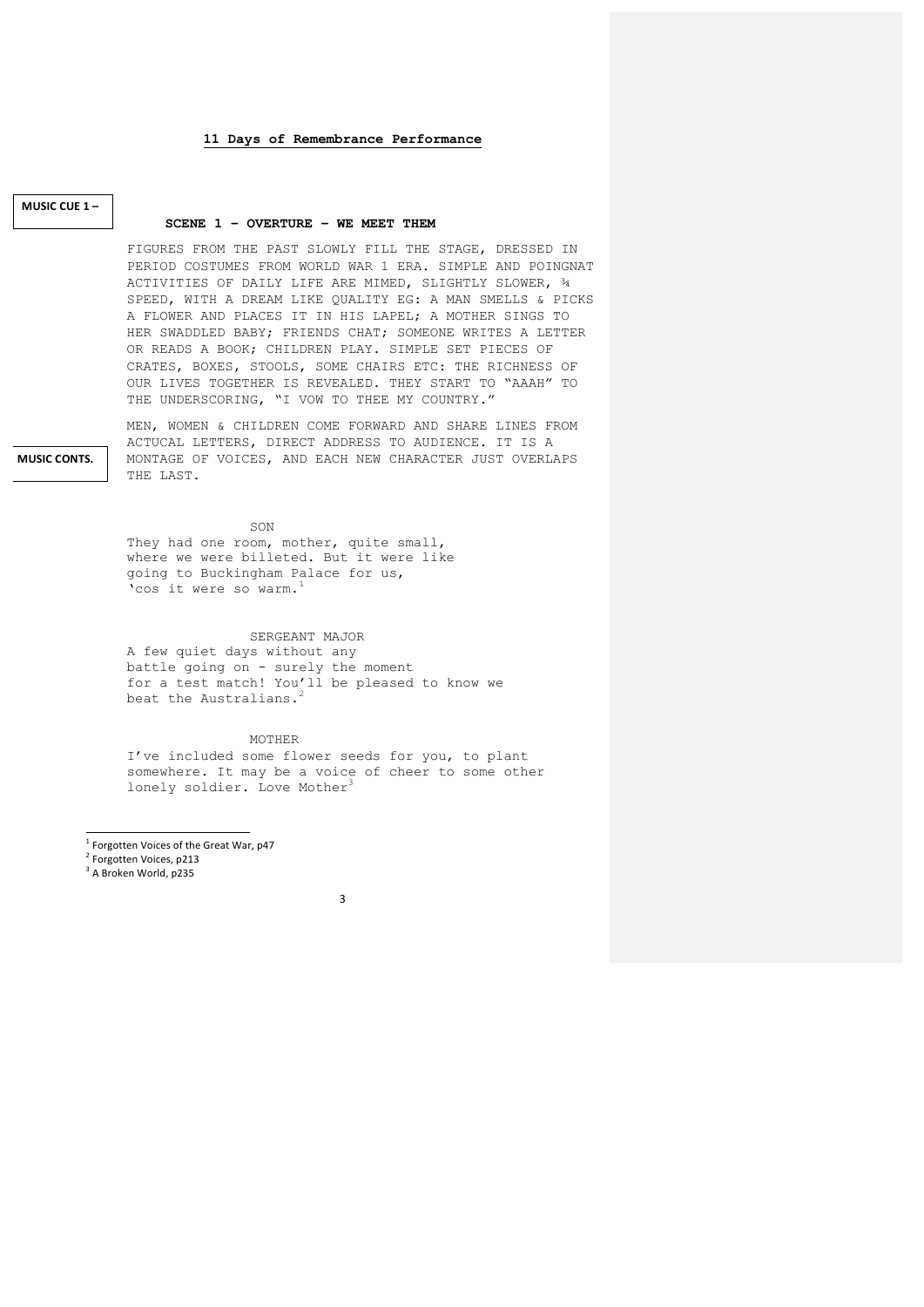# YOUNG SOLDIER

Dear Father, I want some safety razors as soon as poss, as I have run out of them. Your ever grateful son.<sup>4</sup>

ELIZABETH One must have courage these days. One has moments, but it is no good to weep.<sup>5</sup>

A YOUNG SON Dear Daddy, I rushed to the window and looked out and there right above us was the Zepp!

SERGEANT JACK DORGAN After two hours of lying still in no man's land, all I could think was "What wouldn't I do for a hot cuppa?"6

NURSE

I find myself clenching my hands tight 'til it hurts<sup>7</sup> There are no words for it.

ALL CAST SING (THE FINAL LINE OF THE SONG ONLY) *The love that makes undaunted, the final sacrifice*

**Scene 2 – WE REMEMBER MUSIC FADES.**

 $\overline{\phantom{a}}$ 

SOLDIER NARRATOR Welcome Friends. We are . . . like you. Not so very long ago we lived,

(ALL FOLLOWING NARRATIONS SEAMLESSLY CONTINUE A SINGLE LINE OF THOUGHT. CAST MEMBERS COME FORWARD TO JOIN A UNIFIED LINE AT THE FRONT OF THE STAGE.DIRECT ADDRESS TO AUDIENCE)

MOTHER

- <sup>4</sup> A Broken World, p238
- <sup>5</sup> A Broken World, p176
- $6$  A Broken World, p213
- $<sup>7</sup>$  A Broken World, p143</sup>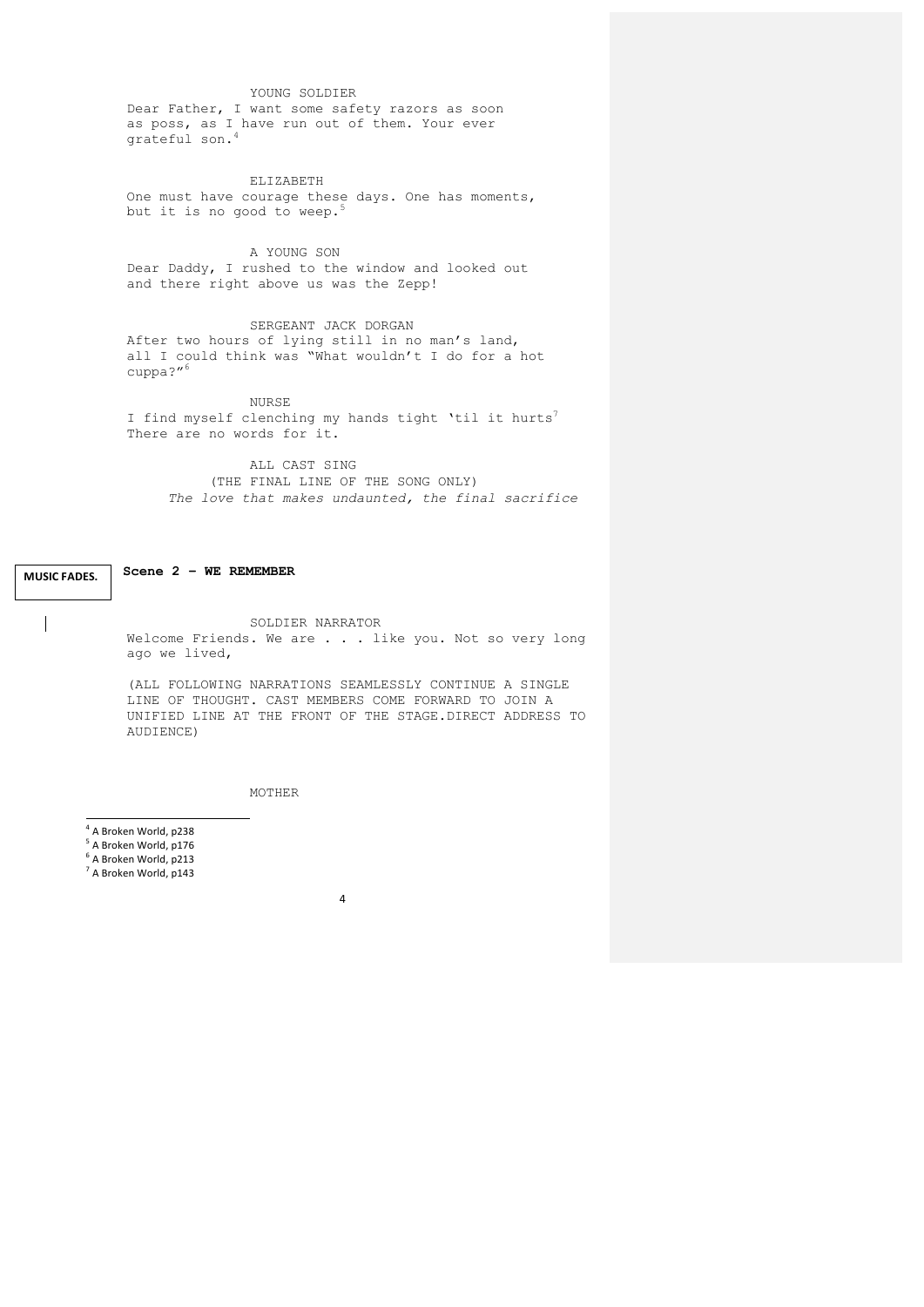Felt the dawn,

ELSIE IGLIS Saw the glow of sunset.

**MUSIC CUE 2** 

 $\mathbf{I}$ 

PRIVATE ERNEST TODD Loved and were loved,

SOLDIER NARRATOR And then - our bodies were lain in Flanders Fields,

MIR DAST In the fields of Ypres,

SERGEANT MAJOR In the fields of the Somme,

MOTHER And in the little cemetery up the road from home.

PRIVATE FRANK SUMPTER In the fields of Arras.

PRIVATE W. UNDERWOOD And some of us came home. Though many of us were broken. **Deleted:** 

SERGEANT MAJOR There's lots we could tell you

NURSE Perhaps lots we should tell you

DAVID And lots we've already said . . .

EDITH CAVELL In our letters

PRIVATE W. UNDERWOOD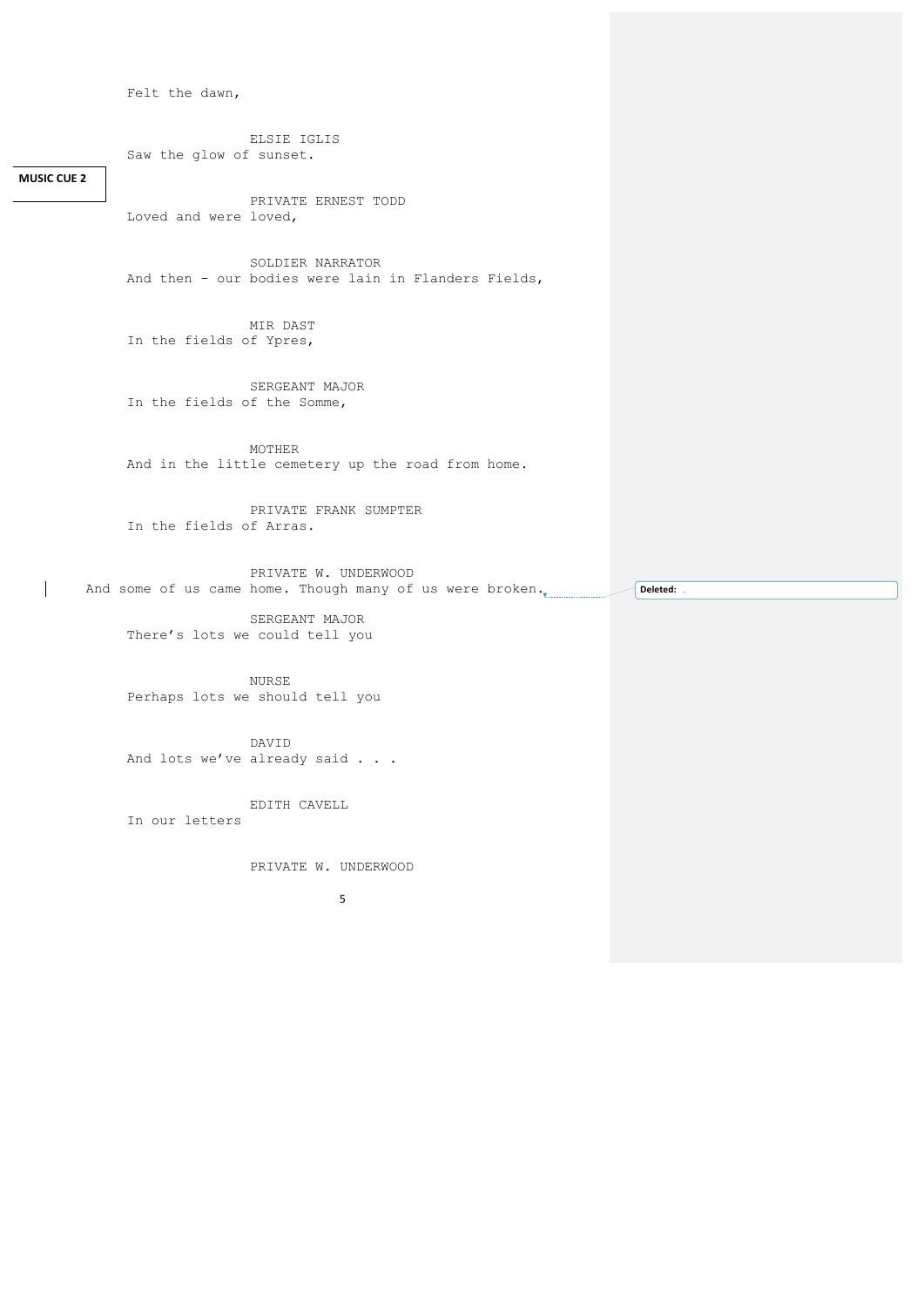Our diaries

REEDY OLIVER Our songs and recollections

PRIVATE FRANK SUMPTER Our poems

SERGEANT MAJOR

Our paintings

husbands--

PRIVATE ERNEST TODD Our prayers

MOTHER For we're mindful of you, more than you know.

SOLDIER NARRATOR And to be remembered by you, well… that knits all our hearts together in love.<sup>8</sup>

MARJORIE PICKTHALL He was a good man and the best of

**MUSIC FADES**

SOLDIER NARRATOR Wrote one widow from London in March of 1919—

MAJORIE PICKTHALL (cont.) Therefore, I want to do all I can so that he shall not be forgotten.9

SERGEANT MAJOR (LOUDLY & ELONGATED) Recruuuuitment!

**SCENE 3 - RECRUITMENT**

—<br><sup>8</sup> Heb 11:40, D&C 128:15, 18, Malachi 4: 5 - 6<br><sup>9</sup> Broken, p233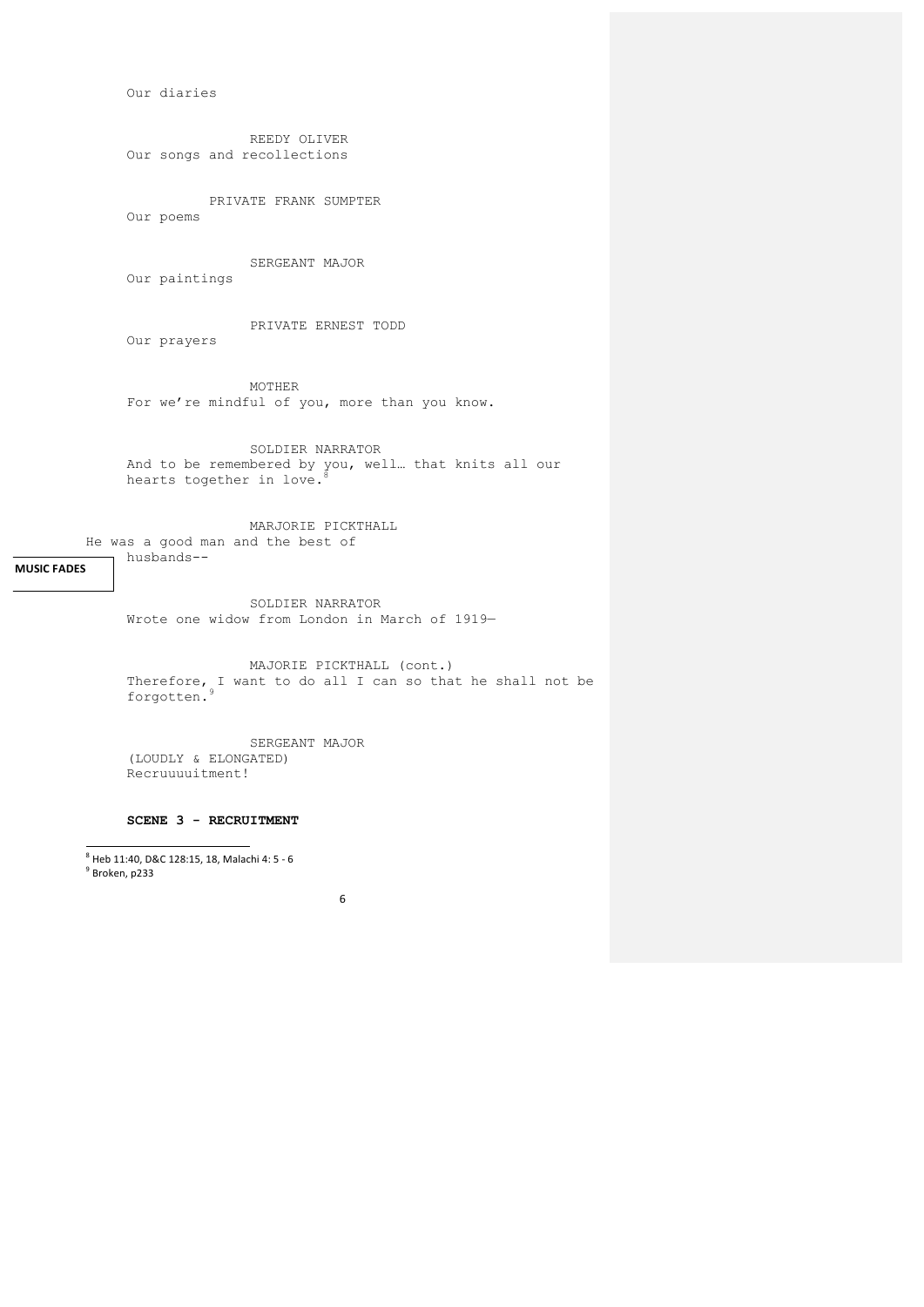WE SEE A FAMILY COME TO THE FRONT. A MOTHER, FATHER AND 15-YEAR-OLD SON. THEY TAKE CENTRE STAGE. DIRECT ADDRESS TO AUDIENCE OR MORE TRADITIONALLY STAGED.

SON

It will all be over by the October Father. I'll be home before you realise I've gone! $10$ 

FATHER

You're doing just as much for your country Thomas, for your nation, here at the steelworks as in the Army boy!<sup>11</sup>

MOTHER

Did you tell the recruiting officer you were too young?

SON

He turned me away at first. Said come back in a year or so. So, I came home, got my good hat –

MOTHER

Your Sunday hat?

SON

Yes – the one you make we wear to church Mother – and I went back. Well, they signed me right up.<sup>12</sup>

MOTHER

A fifteen-year-old's to war because of a hat? You're not to go. Tell him.

SON

**MUSIC CUE 3**

I was looking in a shop window yesterday. I felt someone press something into my hand. It was a woman and she had given me a white feather. She whispered "coward" looked at me with utter scorn.<sup>13</sup>

- <sup>10</sup> Forgotten Voices, p16<br>
<sup>11</sup> Forgotten Voices, p16<br>
<sup>12</sup> Forgotten Voices, p9<br>
<sup>13</sup> Forgotten Voices p19
- 
- 
-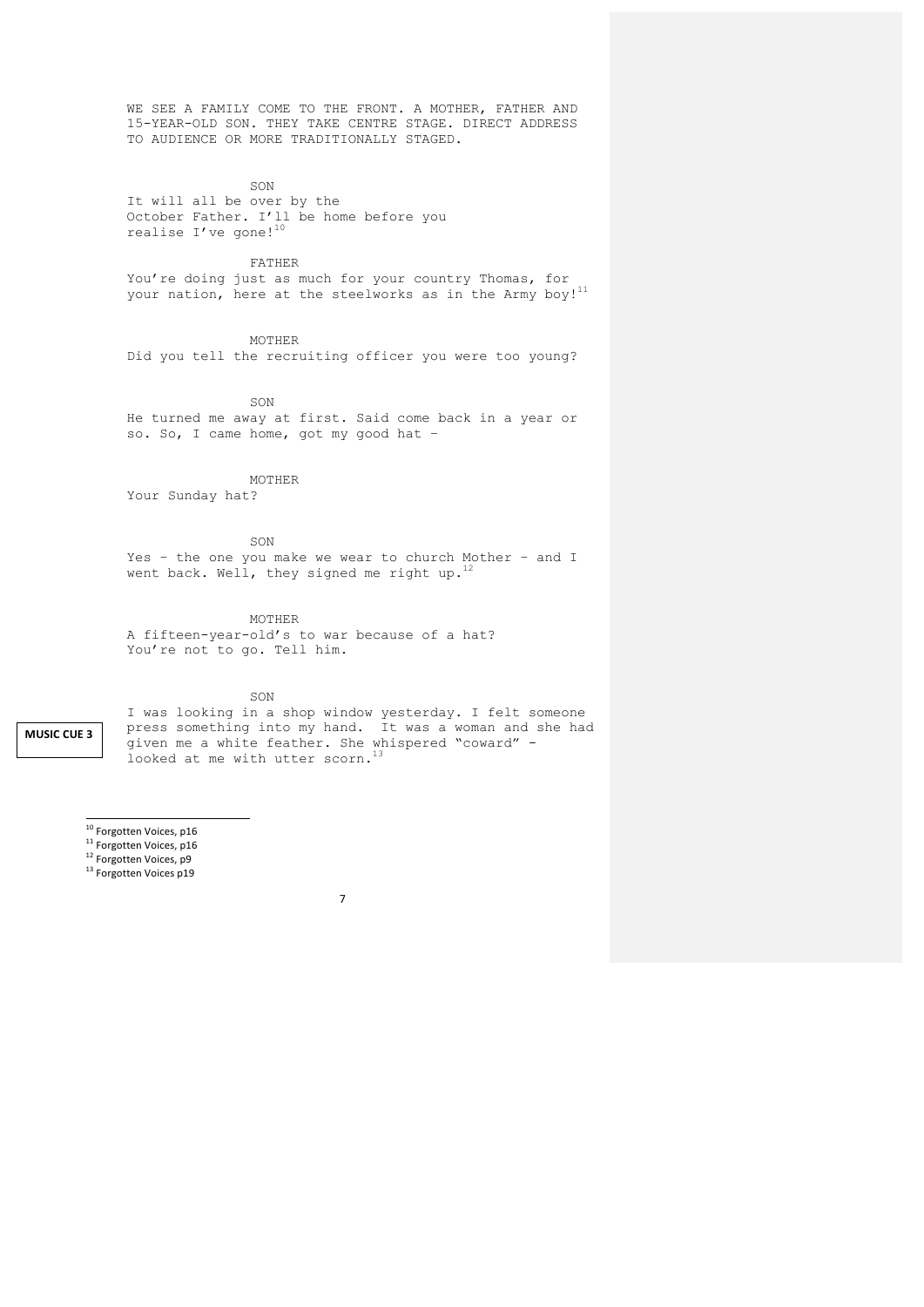FATHER Don't you fret about some white feather lad.

SON

My friends are all going! We can go together.

MOTHER Did they not ask for a birth certificate? $14$ 

SON No – there were no queries. I was accepted. I told you. With the hat.<sup>15</sup>

MOTHER (MEAUSURED, YET BREAKING) I didn't raise you for you to be cannon fodder son.

SOLDIER NARRATOR Mother remembered the lullabies she would sing to him…

MOTHER (SINGING LULLABY, STEPPING ASIDE. HER SHAWL BECOMES HER SWADDLED SON - A MEMORY. WOMEN IN CHOIR JOIN IN "OHS')

*Compose thy dimpled hands to rest, And like little birdling lie Secure within thy cozy nest Upon my loving mother breast And slumber to my lullaby*

SON

I report in the morning mother.

FATHER You can change your mind you know. You're underage.

<sup>14</sup> Forgotten Voices, p19

15 Forgotten Voices, p9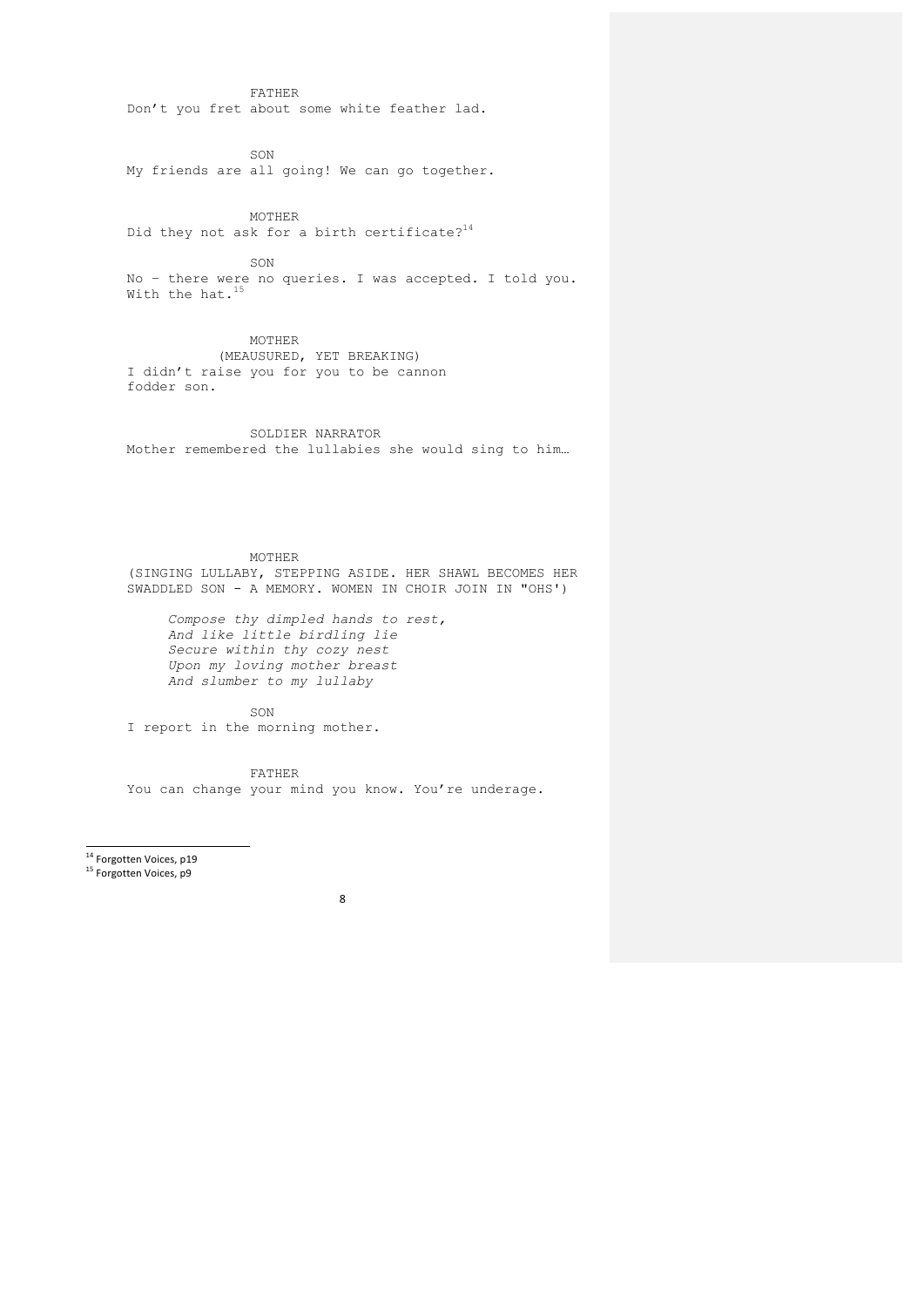MOTHER

I don't want you to go and be a soldier. You'll come back to us all in pieces.

SON Some mothers are proud of their sons for being enlisted you know. You can see it in their faces.<sup>17</sup>

MOTHER

And they shall mourn.

SOLDIER Do I have your blessing? Father? Mother?

FATHER

You do son. Yes.

MOTHER

Not my blessing. No. But my love? Yes. Every bit of you is loved. And my love's more fierce than my blessing. Come here, you great lump.

**MUSIC FADES**

(THEY EMBRACE)

What *have* you gone and done?

SERGEANT MAJOR (Loudly & elongated) Departure!

**SCENE 4 – DEPARTURE**

**SX – TRAIN STATION** 

A TRAIN STATION. SOUND EFFECTS EITHER PRE-RECORDED OR MADE BY THE CAST. WE SEE ALL THE CAST GATHER ON STAGE, ACTING OUT A MEDLEY OF HIGH-ENERGY FAREWELLS, AN INDISTINCT DIN OF NOISE IN THE BACKGROUND, TELLING DIFFERENT STORIES IN THEIR ACTIONS. SEVERAL SMALL GROUPS OF LOVED ONES SURROUND SOLDIERS, WISHING THEM WELL, WITH SPACES INBETWEEN GROUPS. THERE IS BOTH JUBILATION & TEARS. FLAGS ARE PULLED OUT AND ARE FLYING. A FEW LINES JUMP OUT ABOVE THE NOISE FROM THE CROWD.

 <sup>16</sup> Horace Iles letter. https://www.youtube.com/watch?v=PBo8y6mNmVQ <sup>17</sup> Forgotten Voices, p22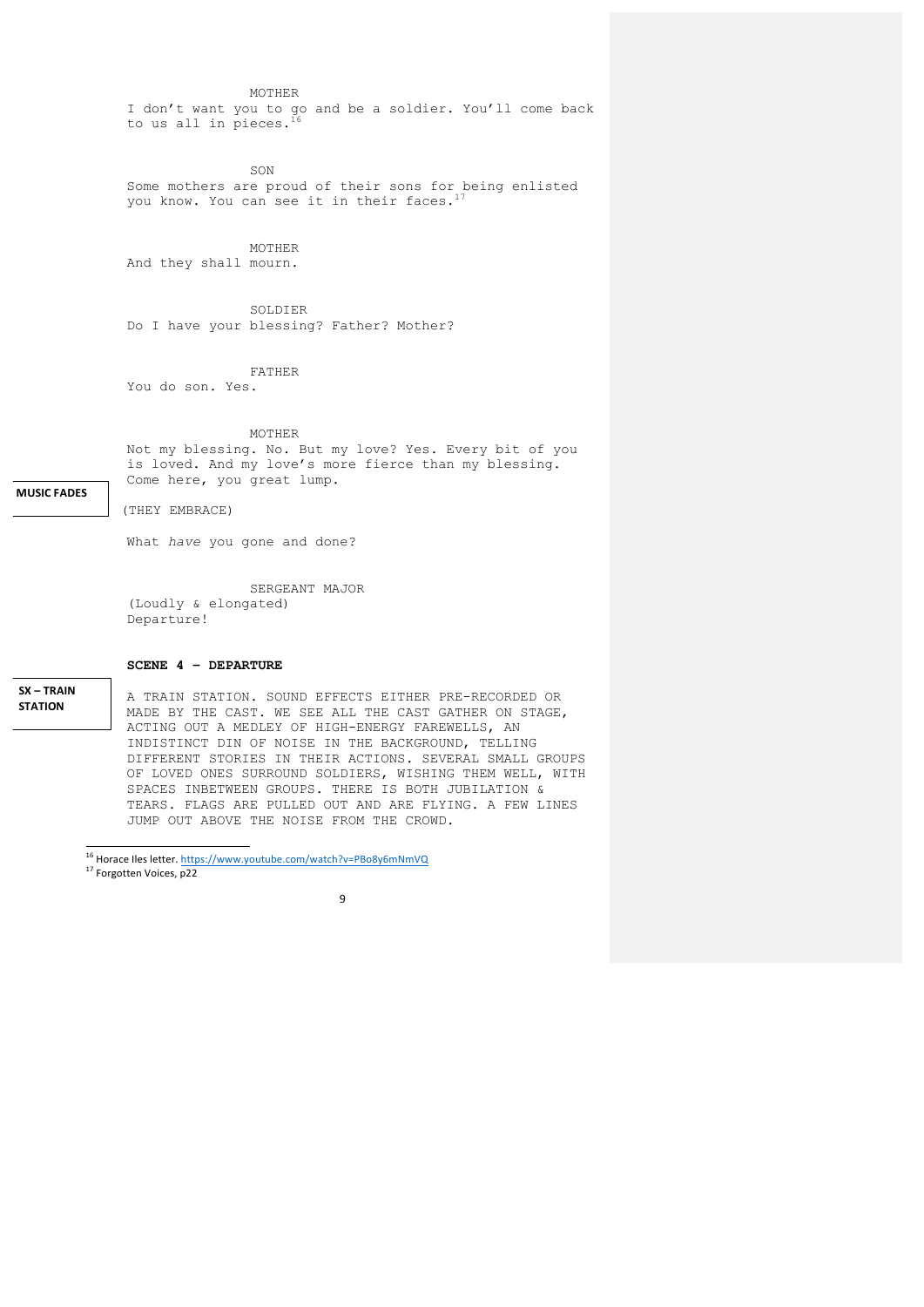SERGEANT MAJOR Say your goodbyes! A minute 'til departure!

PRIVATE ERNEST TODD It'll be over by Christmas!

# **MUSIC CUE 4**

VERA BRITTAIN I'll write! Every day!

SOLDIER 3 Look after my pigeons for me! They do so like to be fussed.

SOLDIERS START TO TAKE A GROUP FORMATION, DOWNSTAGE SINGING OUT TO THE AUDIENCE, PRIOR TO DEPARTURE. THEY ARE MAGNIFICENT, <sup>i</sup> UPBEAT, FULL OF LIFE.

SOLDIERS (SINGING)<sup>18</sup>

*Keep the Home Fires burning While your hearts are yearning Though your lads are far away They dream of home*

WOMEN JOIN THE SONG *There's a silver lining Through the dark cloud shining Turn the dark cloud inside out Till the boys come Home*

**MUSIC CONTS. -** *A CHANGE*

(THERE'S A SHIFT IN THE MOOD ON STAGE AS ALL THE CAST FREEZE IN ENGAGING GOODBYE POSITIONS; DIFFERENT LEVELS AND ACTIONS IN THE FREEZES THAT TELL MULTIPLE STORIES, POTENTIALLY A LIGHTING CHANGE TOO. WE SEE A HUSBAND & WIFE COME FORWARD WITH THEIR CHILDREN HUDDLED CLOSE TOGETHER.THE CHILDREN SIT ON THE FLOOR AND PLAY WITH TOYS.)

SOLDIER NARRATOR But as the time came to say goodbyes, those home fires could almost be doused with tears.

 <sup>18</sup> See - https://www.youtube.com/watch?v=T80\_laJ-B90 (more upbeat version than this needed)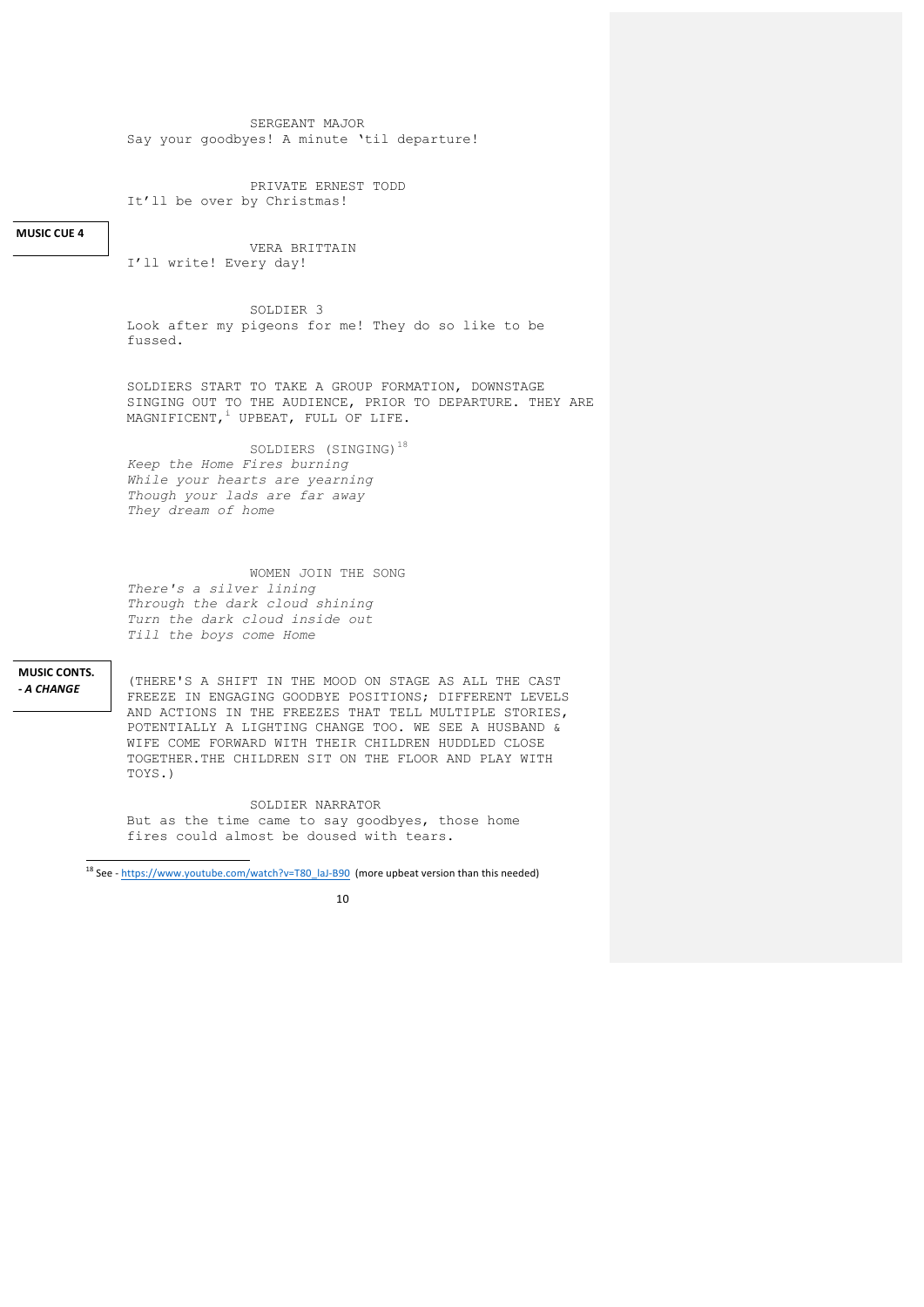(DAVID AND ELIZABETH SWITCH BETWEEN DIRECT ADDRESS TO AUDIENCE & PERFORMING THE SCENE, OR YOU CAN DO THE WHOLE THING AS DIRECT ADDRESS TO AUDIENCE.)

ELIZABETH

This was not a time when words of affection were bearable.19

#### DAVID

In the evenings, before this moment came, we would sit by the fire with the children and read aloud and sing songs together

DAVID AND ELIZABETH CROUCH DOWN LEVEL WITH THE CHILDREN AND JOYFULLY SING TOGETHER. THIS IS A SONG THEY HAVE SUNG MANY TIMES AS A FAMILY.

#### DAVID, ELIZABETH & CHILDREN (SINGING)

*The big ship sails on the ally-ally-oh The ally-ally-oh, the ally-ally-oh Oh, the big ship sails on the ally-ally-oh On the last day of September.*

DAVID

MUSIC FADES

During the day the children helped me saw fallen trees into logs

ELIZABETH

We knew each other's agony. All we could do was to speak sharply to each other…

#### DAVID

Remember, Elizabeth, that this key is for the box that holds all important papers like our marriage certificate and the children's birth certificates, and my life insurance policy. You may want them at some time; so, please don't go leaving the key about.

ELIZABETH Can't you leave all this unnecessary tidying business, and put up that shelf you promised me?

 <sup>19</sup> This whole exchange is verbatim from Elizabeth's write up of it. Forgotten Voices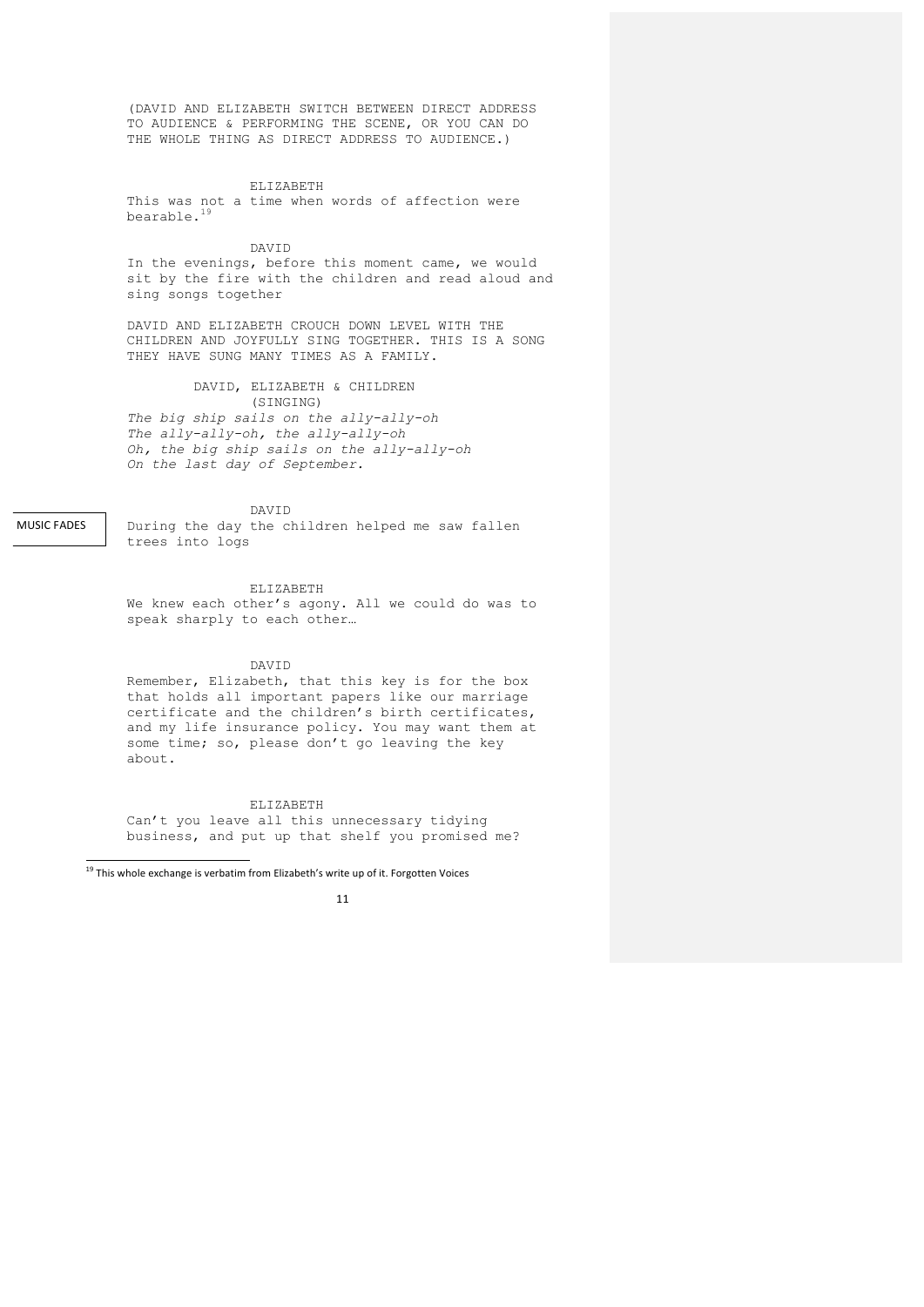DAVID

The wall is too rotten for a shelf.

ELIZABETH

The last evening comes.

(DAVID AND THE CHILDREN TICKLE ONE ANOTHER, TWIRLING AND LAUGHING)

ELIZABETH CONTINUES For a treat the children are to have their bath in front of the blazing fire. David scrubs them in turn – they laugh, making the fire hiss with their splashing. After the bath David reads to them.

(DAVID KNEELS DOWN HUGGING THE CHILDREN.)

# ELIZABETH CONTINUES

They sit in their nightgowns listening gravely, and then, just before they kiss him good-night, he says:

DAVID

Remember while I am away to be kind. Be kind, first of all, to Mummy, and after that be kind to everyone and everything.

#### ELIZABETH

And they assent together, and joyfully hug and kiss him, and he carries them up, to their bed. We are then left alone, unable to hide our agony, afraid to show it. We speak of the garden.

DAVID

Put the beans in directly as the snow disappears. If I'm not back in time, you'd better get someone to help you with the digging*.*

#### ELIZABETH

And I nod because I can't speak, and I try to smile. I sit and stare stupidly at his luggage by the wall, and his roll of bedding and kit-bag, but I cannot see, for the tears.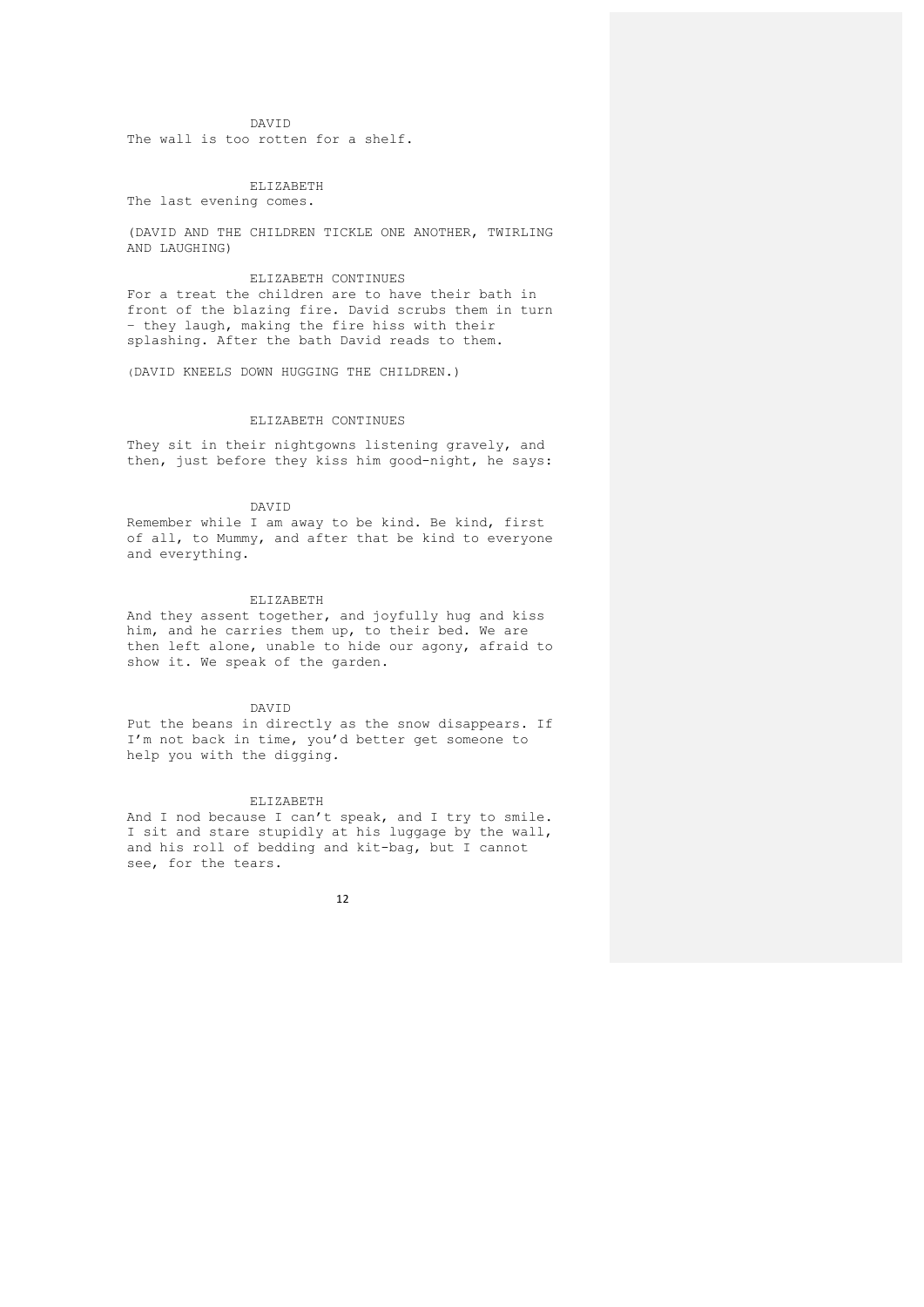DAVID Shakespeare's Sonnets. Shall I read you some?

*So are you to my thoughts as food to life, Or as sweet seasoned showers are to the ground…20;*

(DAVID QUIETLY CONTINUES) *And for the peace of you I hold such strife As 'twixt a miser and his wealth is found*

**MUSIC CUE** 5

> ELIZABETH (OVERLAPPING WITH DAVID) He reads one or two to me. His low, tender voice trembles as he speaks the words. That tremor is my undoing ---(TO DAVID)

Don't read any more David. I can't bear it.

DAVID

No one else but you has ever found my heart Elizabeth.

ELIZABETH

We talked all night, of our love and of the children. All was right. In the morning, David got up and made the fire and the children clambered onto our laps. I was not afraid of crying any more. My tears had been shed, my heart was empty, stricken with something that tears would not express or comfort.

(PAUSE, THEN TO DAVID) We'll come to the station with you; for now you must be off.

DAVID

Hand in hand we went downstairs, out to the children in the garden, and walked to the station.

ELIZABETH

Before he got on the train he said:

DAVID

Remember Elizabeth that, whatever happens, all is well between us, for ever and ever.

SOLDIER NARRATOR

 $20$  Sonnet 75

<u> Andrew Maria (1989)</u>

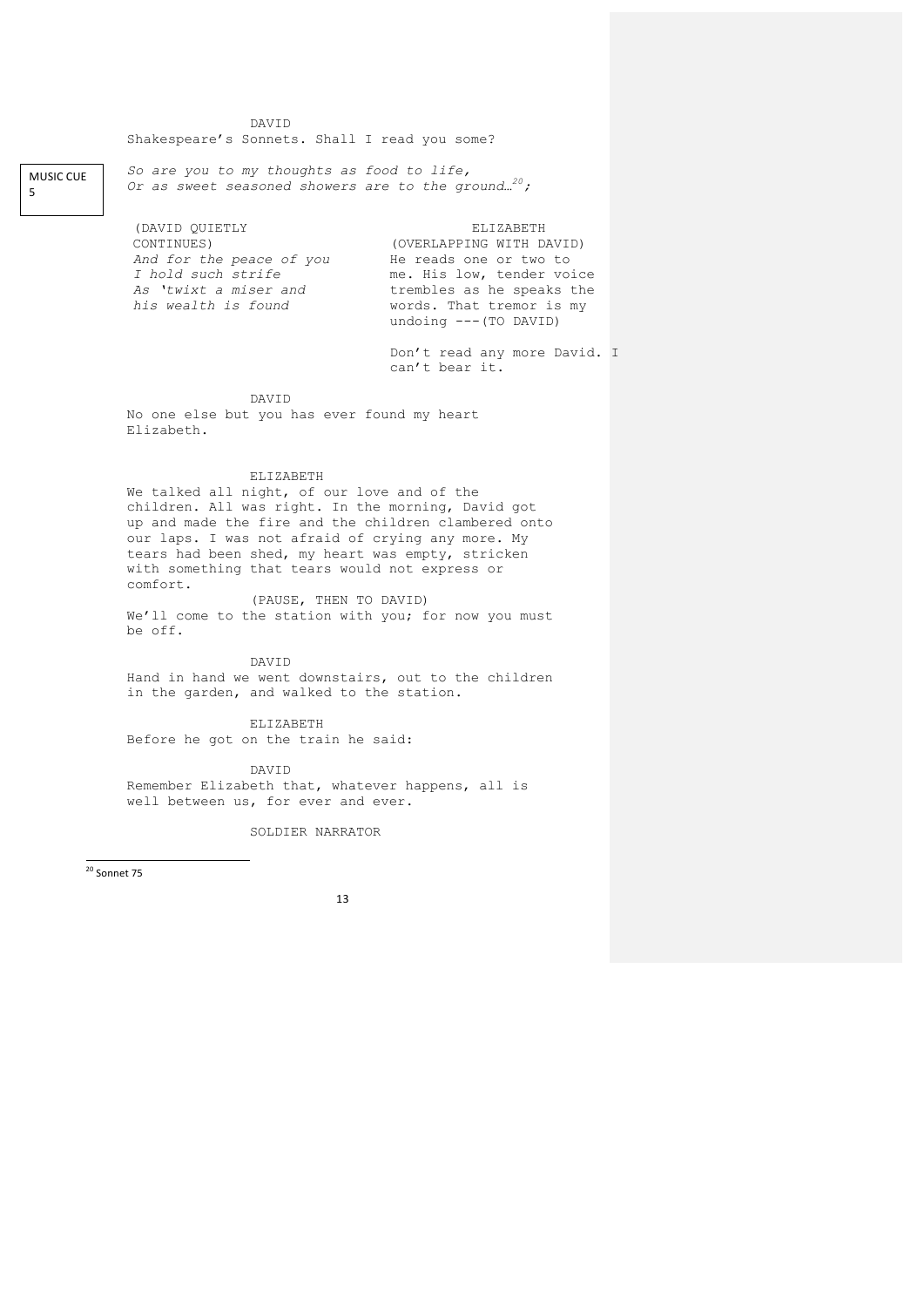Those were the last words Second Lieutenant David Thomas, Royal Garrison Artillery ever said to his wife.

#### ELIZABETH

As the train pulled away he turned back to wave. I put my hands up to my mouth to call out, but no sound came. Panic seized me, and I ran, following the train, and stood there a moment dumbly, with straining eyes and ears. Then with leaden feet which stumbled in a sudden darkness that overwhelmed me I groped my way back to the empty house.

(ELIZABETH REMAINS CENTRE STAGE. WE SEE THE CAST UNFREEZE AND THE TRAIN SCENE COME ALIVE AGAIN. THE SAME GOODBYES CONTINUE, AND A SHIFT BACK IN THE MUSIC & LIGHTING. THERE IS A MIX OF BOTH JUBILATION AND SADNESS, THE MUSIC MAY BE SOFTER NOW TO KEEP THE TENDER FEELING. THE SOLDIERS CONTINUE TO SING. THIS TIME WITH GREATER PATHOS AND THE ENTIRE CAST AND CHOIR JOIN IN APART FROM ELIZABETH.)

SOLDIERS & WOMEN (SINGING TENDERLY)<sup>21</sup> (DURING THIS SONG THE MEN LINE UP, SING TOGETHER, AND THEN EXIT IN A LINE FORMATION, LEAVING THE STAGE WITH WOMEN ONLY FOREGROUDED.)

*Keep the Home Fires burning While your hearts are yearning Though your lads are far away They dream of home There's a silver lining Through the dark cloud shining* (BECOMING MORE TENDER AS WE SEE THE SOLDIERS EXIT) *Turn the dark cloud inside out*

ELIZABETH (SOLO) *Till the boys come Home*

MUSIC CUF FADES

THE TRAIN SCENE DISPERSES

## **SCENE 5 - TRAINING22**

<sup>&</sup>lt;sup>22</sup> Entire scene taken almost verbatim from soldiers account in Forgotten Voices of the Great War



<sup>&</sup>lt;sup>21</sup> See - https://www.youtube.com/watch?v=T80\_laJ-B90 (more upbeat version than this needed)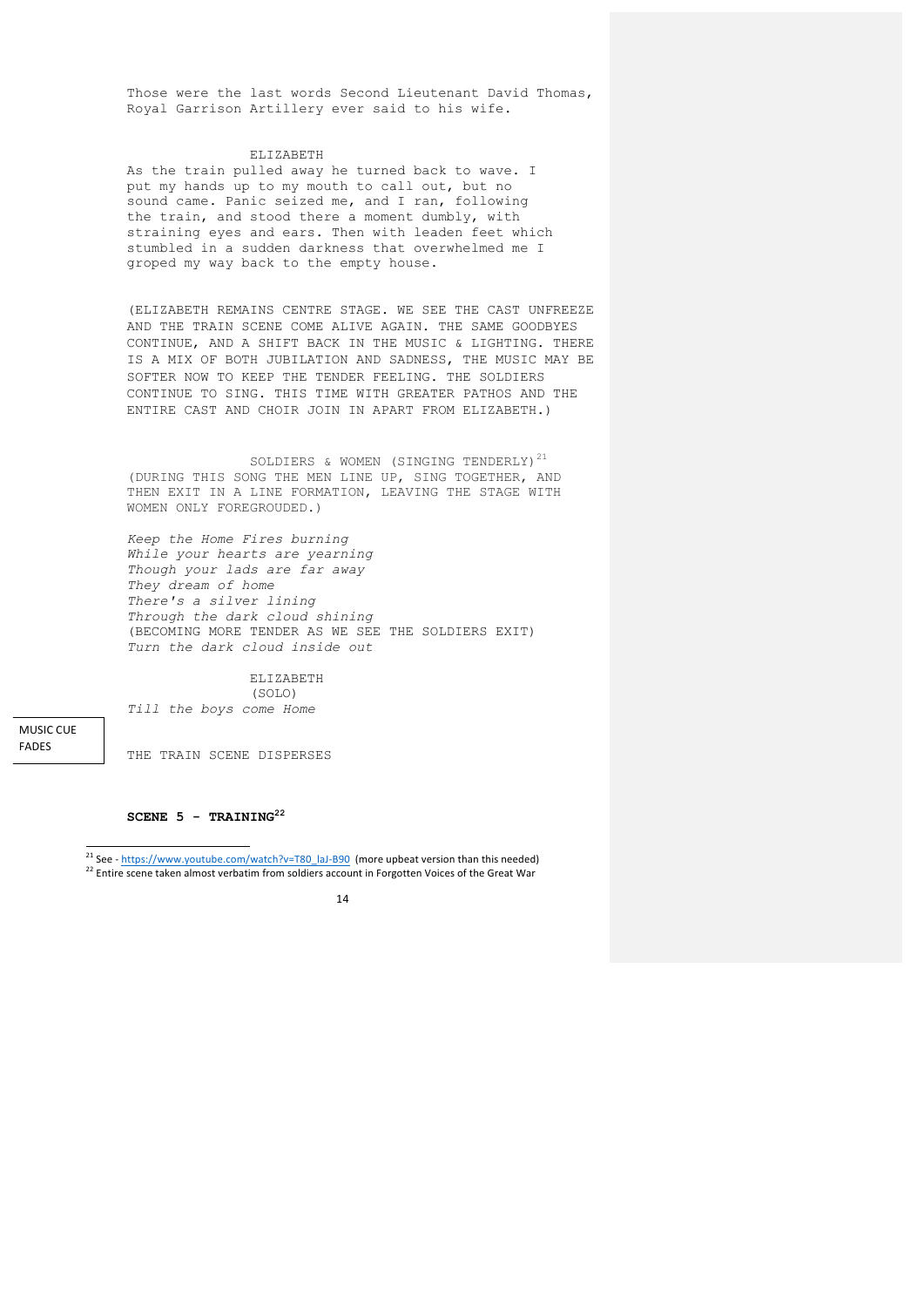15 SERGEANT-MAJOR FORMAAAAAAATTION!! THE SOLDIERS TAKE UP CENTRE STAGE, LINED UP IN FORMATION FOR DRILLS. SERGEANT-MAJOR (WITH ENERGY AND SIZE) When I says 'fix', you don't 'fix', but when I says 'bayonets' you whips 'em out and whops 'em on.23 What do you do? ALL SOLDIERS Whips 'em out and whops 'em on! SERGEANT-MAJOR Sarnt-Major! ALL SOLDIERS Sarnt-Major! SOLDIER NARRATOR When out on the front line, we would remember the lighter moments like this from training, and the laughter helped us shoulder our burdens. SERGEANT-MAJOR Now – Private Ernest Bryan. PRIVATE BRYAN STEPS FORWARD OUT OF FORMATION WHEN HIS NAME IS CALLED. I've heard you have been a grumbling and complaining. Is this the case? PRIVATE BRYAN No sir Sarnt Major sir! SERGEANT MAJOR I am glad to hear it because - <sup>23</sup> Forgotten Voices, p.21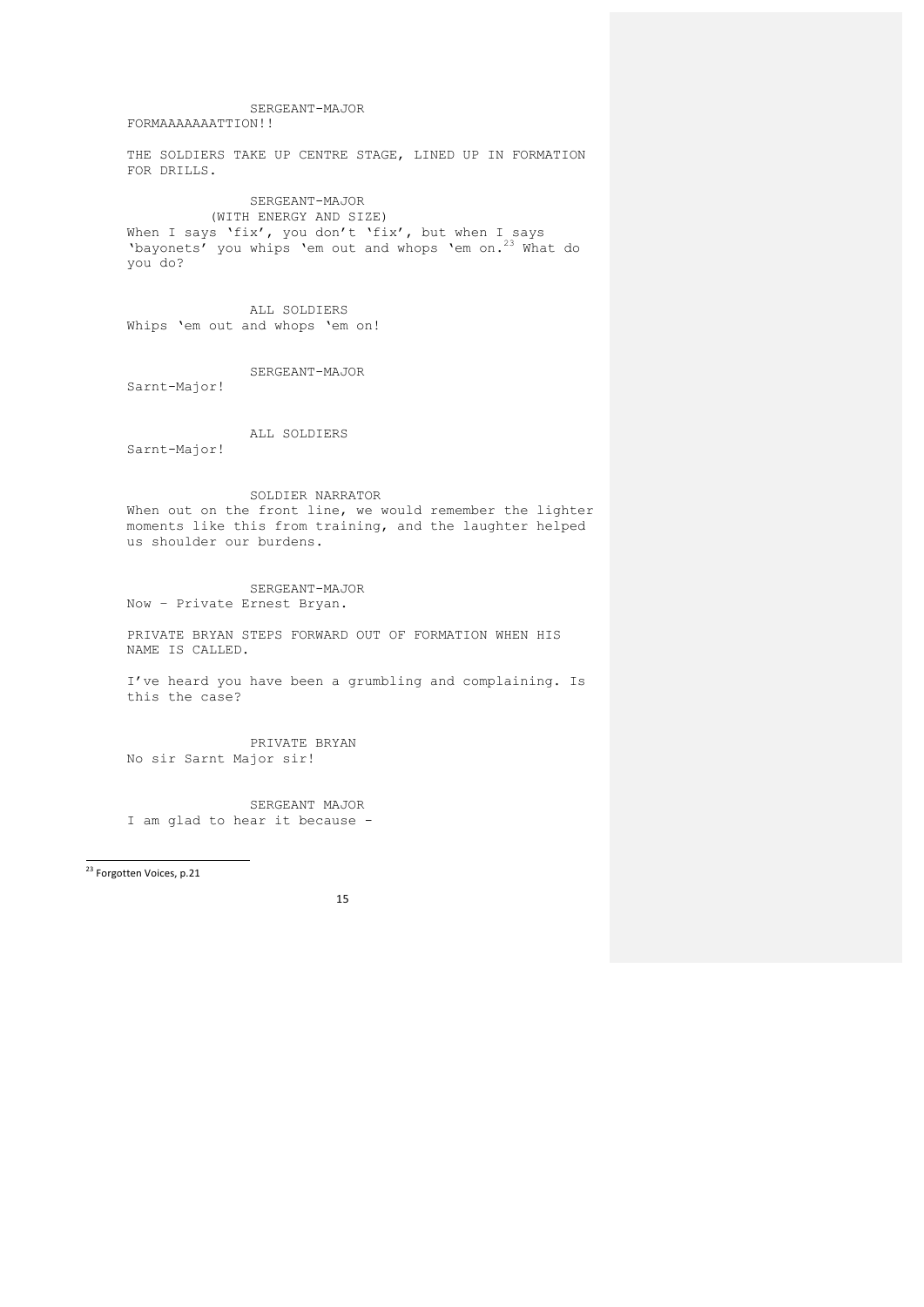## PRIVATE BRYAN Just that we can't actually carry everything. Sir.

SERGEANT MAJOR I begs your pardon Bryan?

**MUSIC CUE** 5.5

#### PRIVATE BRYAN

Do you mind sir? If we were to demonstrate on you? What I mean? That now that we have full kit and everything to train with sir - we can't actually carry it all. Sir.

## SERGEANT MAJOR

Can't carry it all?! Are you men or mice? If you are prepared to be put to shame Private Bryan, then certainly – let me show you how it's done!

(THROUGHOUT THE FOLLOWING FROM PRIVATE BRYAN, WE SEE ONE OR TWO SOLDIERS LADEN UP THE SEARGEANT MAJOR WITH EVERYTHING BRYAN MENTIONS. HE IS VISIBLY STRUGGLING.)

#### PRIVATE BRYAN

Bombs in your pockets sir, sandbags, spade, kit, rations, extra ammunition round the neck. How did you feel Sir?

#### SERGEANT MAJOR

It's quite the weight. I'll give you that.

## PRIVATE BRYAN

You haven't started yet! You forgot the rifle, you've got to put that up, and how are you going to carry it, Sir, slung over your shoulders? You can't, because you've got to have it in your hand ready, but you can't take it in your left hand because in that you've got a pannier which weighs 46 pounds . . .

SERGEANT MAJOR (REALLY STRUGGLING NOW UNDER THE WEIGHT) I can see you feel strongly about this Private.

## PRIVATE BRYAN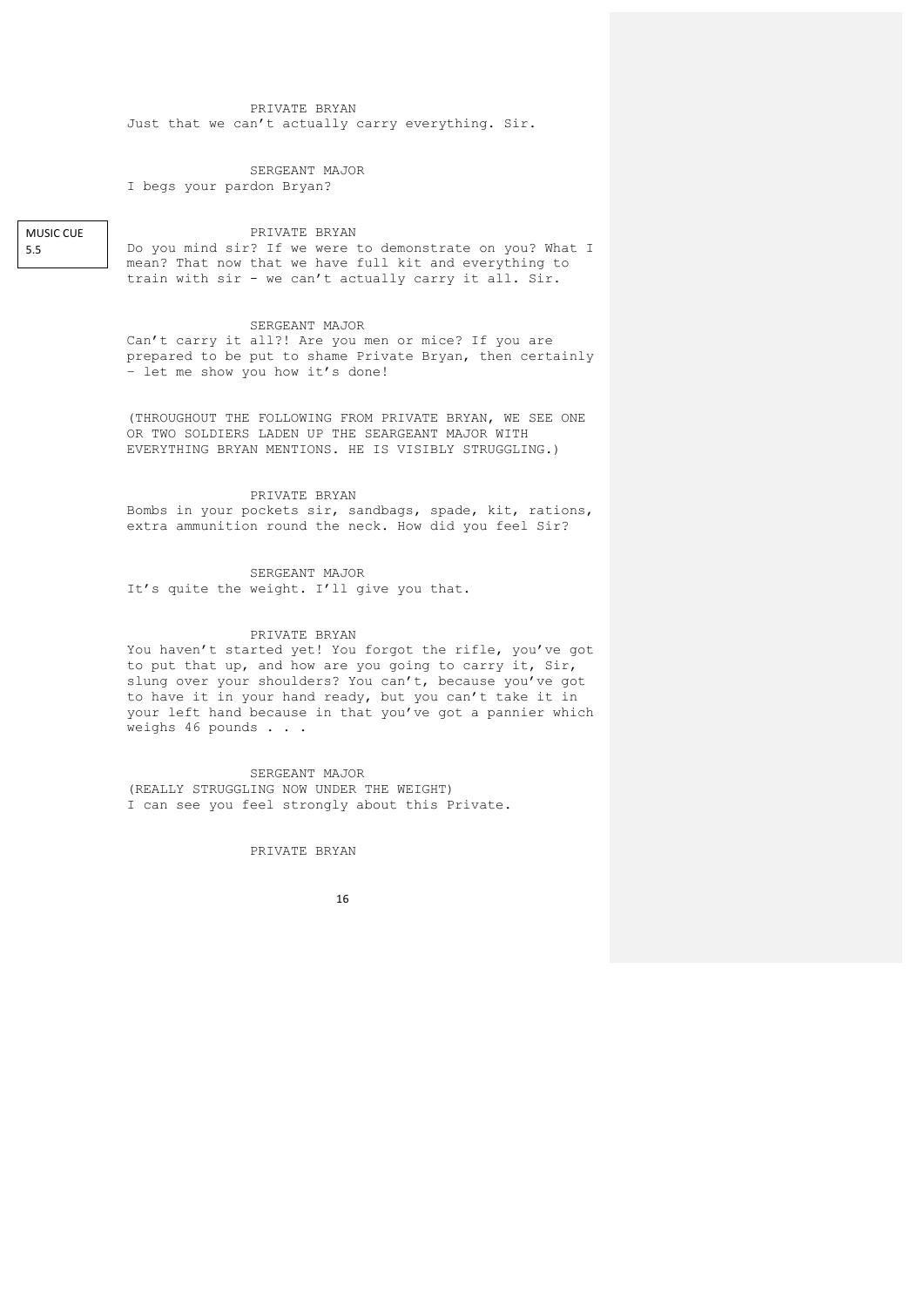Wouldn't you sir? Marching with all that, there won't be no need for bullets nor bayonets to bring us to our knees. The British Army will have managed it successfully already!

#### SERGEANT MAJOR

Point taken Private Bryan. Point taken. I'll take it up with them in charge. Now help me get this bloomin' lot off will you….

# SOLDIER NARRATOR Through a thousand other moments, whether training, travelling or in the trenches, we become brothers.

# SOLDIERS SING

 (ROUSING & FULL OF LIFE) *Smile, boys, that's the style. What's the use of worrying? It never was worthwhile, so Pack up your troubles in your old kit-bag, And smile, smile, smile!*

(MEN MARCH AND EXIT DURING THE SONG.)

SERGEANT MAJOR Prepare to go over the top!

# **SCENE 6 – OH FOR THE WINGS OF A DOVE**

THE STAGE IS LEFT EMPTY WITH SERGEANT JACK DORGAN FRONT AND CENTRE.

# SERGEANT JACK DORGAN<sup>24</sup>

7TH BATTALION, NORTHUMBERLAND FUSILIERS. During the attack on the 26th of April a shell dropped right in amongst us, and when I pulled myself together I found myself lying in a shell-hole.

#### SOLDIER NARRATOR

So remembers Sergeant Jack Dorgan, Northumberland Fusiliers.

 <sup>24</sup> Forgotten Vocies, p54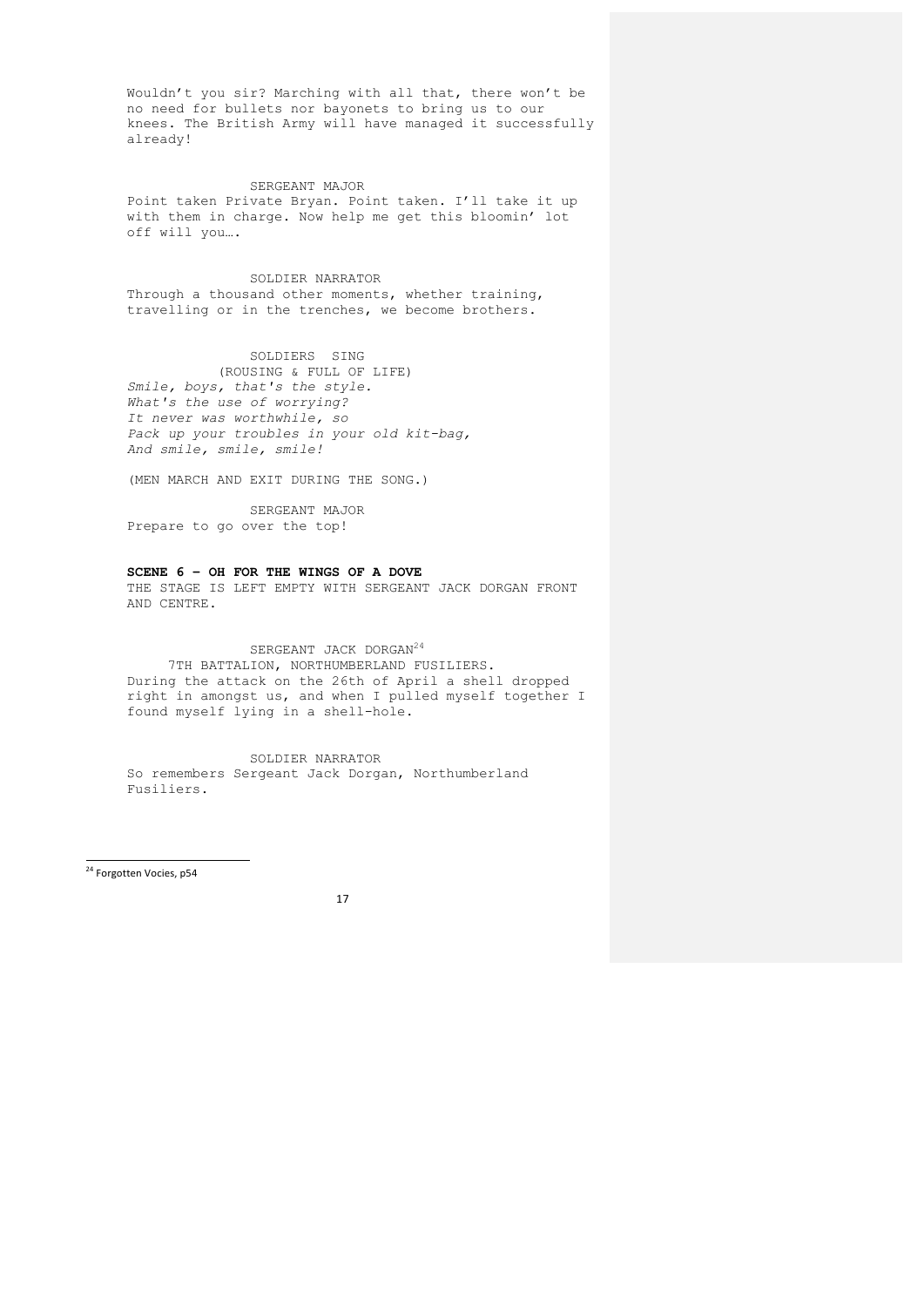## SERGEANT JACK DORGAN

There was one other soldier who, like me, was unhurt, and he said to me, 'We're not all here, Jack,' so I climbed out of the shell-hole and found two more of our comrades lying just a few yards from the shell-hole. They had had their legs blown off. All I could see when I got up to them was their thigh bones. I will always remember their white thigh bones, the rest of their legs were gone. Private Jackie Oliver was one of them, and he was unconscious. I shouted back to the fellows behind me, 'Tell Reedy Oliver his brother's been wounded.' So Reedy crawled out and lay with his brother, by his side, as he died. But the other fellow, Private Bob Young, was conscious right to the last. I lay alongside of him, put my arm around him, and said, 'Can I do anything for you, Bob?' He said, 'Straighten my legs, Jack,' but he had no legs. I touched the bones and that satisfied him. Then he said, 'Get my wife's photograph out of my breast pocket.' I took the photograph out and put it in his hands. He couldn't move, he couldn't lift a hand, he couldn't lift a finger, but somehow he held his wife's photograph on his chest. And that's how Bob Young died. And then we heard the singing,

SOLDIER SINGS *Oh, for the wings, for the wings of a dove25, Far away, far away would I rove!* 

SERGEANT JACK DORGAN (AS VOCALS BECOME OOHS FROM CHOIR) Reedy Oliver was said to sing in a church choir before the war. And so we just lay there and listened to him sing his brother home.

#### SOLDIER SINGS

*In the wilderness build me a nest And remain there forever at rest In the wilderness build me, build me a nest And remain there forever at rest*

SERGEANT JACK DORGAN I Sometimes think of Bob Young, and his wife. And I trusted that, somehow, through God, we would all be forever at rest.

 $\frac{1}{25}$  This was the actual song sung in the account given about this moment

## 18

Deleted:

MUSIC CUE 6

 $\overline{\phantom{a}}$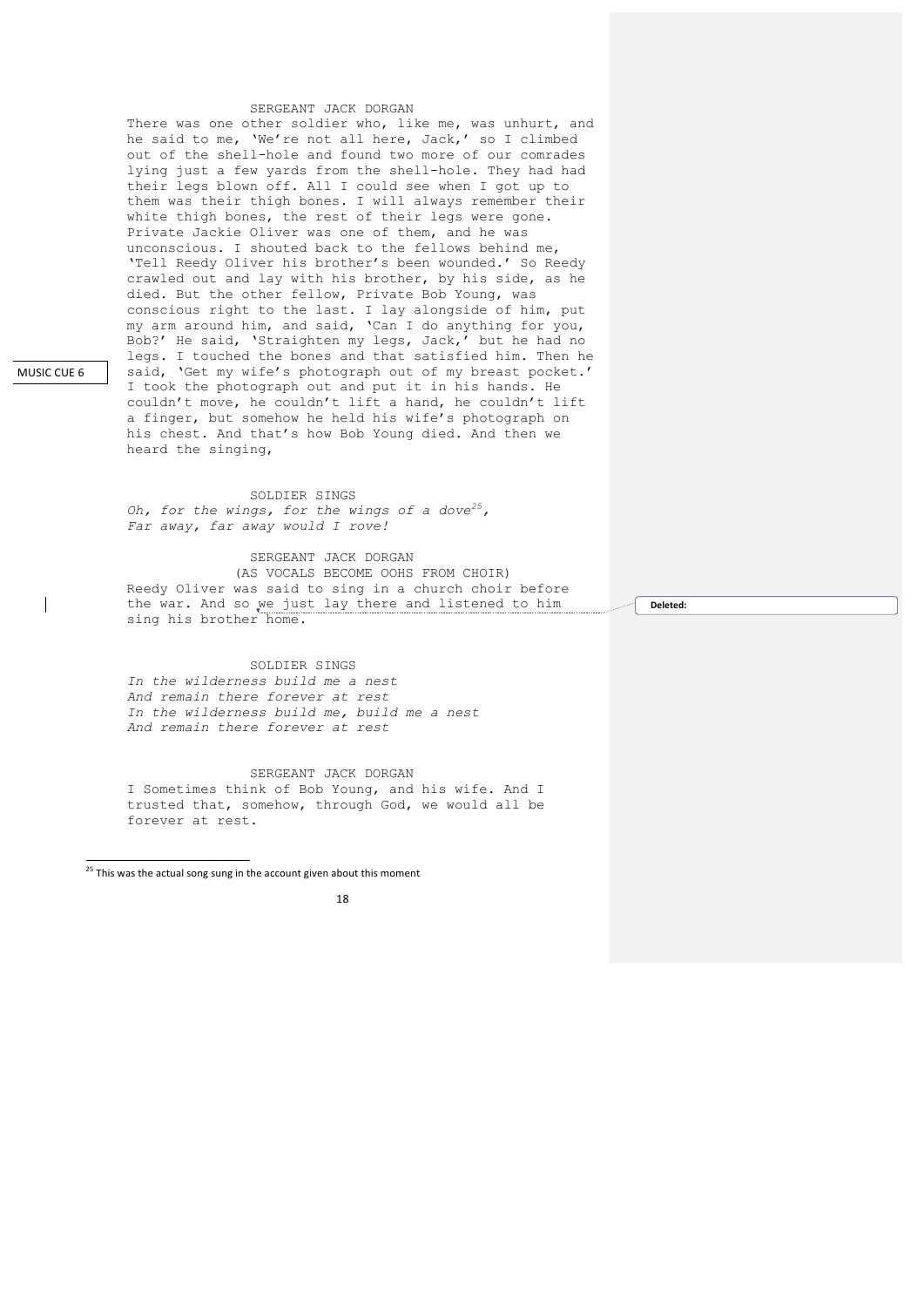SOLDIER SINGS ( *In the wilderness build me a nest, And remain there forever at rest, Forever at rest Forever at rest And remain there forever at rest And remain there forever at rest*

ALL OTHERS Still all my song shall be Nearer, my God, to Thee, Nearer, my God, to Thee, Nearer to Thee. *(slower)* Nearer to Thee.

**SCENE 7 – CHRISTMAS**

**MUSIC CUE** FADES

> GROUPS OF SOLDIERS "HUDDLE" ON EITHER SIDE OF THE STAGE, REPRESENTING THE BRITISH AND GERMAN TRENCHES PEERING OVER THE TRENCHES TOWARDS EACH OTHER... THERE IS EXCITEMENT BUBBLING AS THEY DECIDE TO CALL OVER.

SOLDIER NARRATOR Meanwhile, the promise of Christmas gave us all a little earthly rest, both for those of us at the front line…

GERMAN SOLDIER (GERMAN ACCENT) 'Happy Christmas, Tommy!'

BRITISH SOLDIERS LOOK AT EACH OTHER. ONE SPEAKS.

PRIVATE FRANK SUMPTER Merry Christmas Fritz!

SOLDIER NARRATOR And those back home…

(A WOMAN REPRESENTING VERNON LEE COMES TO CENTRE STAGE, BETWEEN THE GERMAN AND BRITISH TRENCHES.)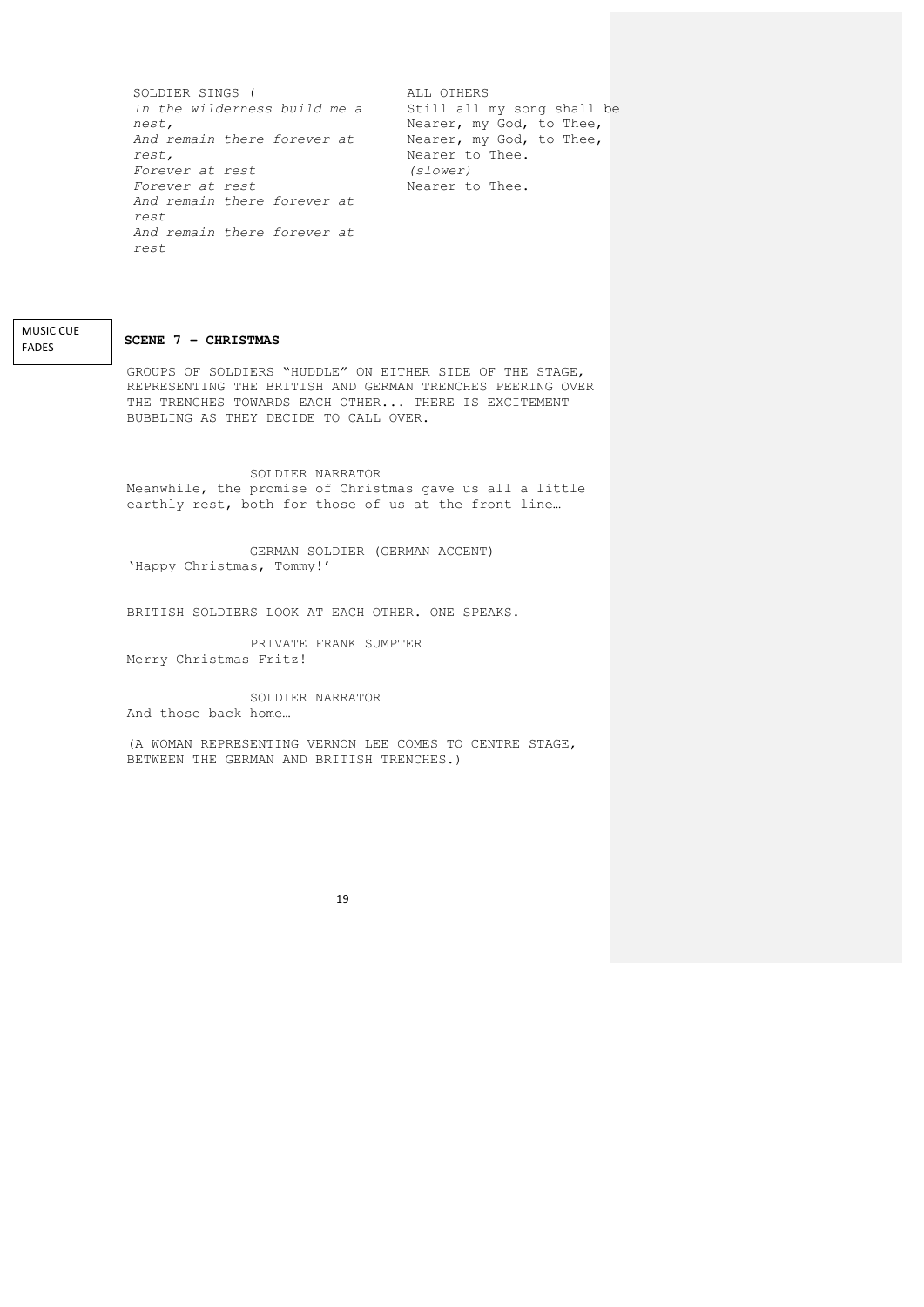# VERNON LEE<sup>26</sup>

I was at our local village church on Christmas Eve – they had decided upon a concert of Bach's music.

SERGEANT MAJOR 'Get down you lunatics! Do you want to get your heads shot off!'

PRIVATE FRANK SUMPTER Shut up Sergeant, it's Christmas time!

#### VERNON LEE

The church was full of elderly men, us women of all ages, and a sprinkling of soldier-lads - on what may be their last Christmas in this world. Everyone seemed grave, sincere, aware of all it meant.

## PRIVATE FRANK

We ignored the serg and all went forward to the barbed wire, and . . . just shook hands through the wire. I talked to one of their lads--

SOLDIERS FROM EITHER SIDE START TO GREET EACH OTHER BEHIND VERNON LEE AND ON EITHER SIDE OF THE TRENCHES.

GERMAN SOLDIER (GERMAN ACCENT) Do you know where the Essex Road in London is?

PRIVATE FRANK SUMPTER Essex Road? Yes, my uncles had a shoe repairing shop there.

GERMAN SOLDIER Ja wirklich. Really?

 $^{26}$  Sebastian Faulks with Hope Wolf. A Broken World: Letters, Diaries and Memories of the Great War (pp. 158-159). Random House. Kindle Edition.

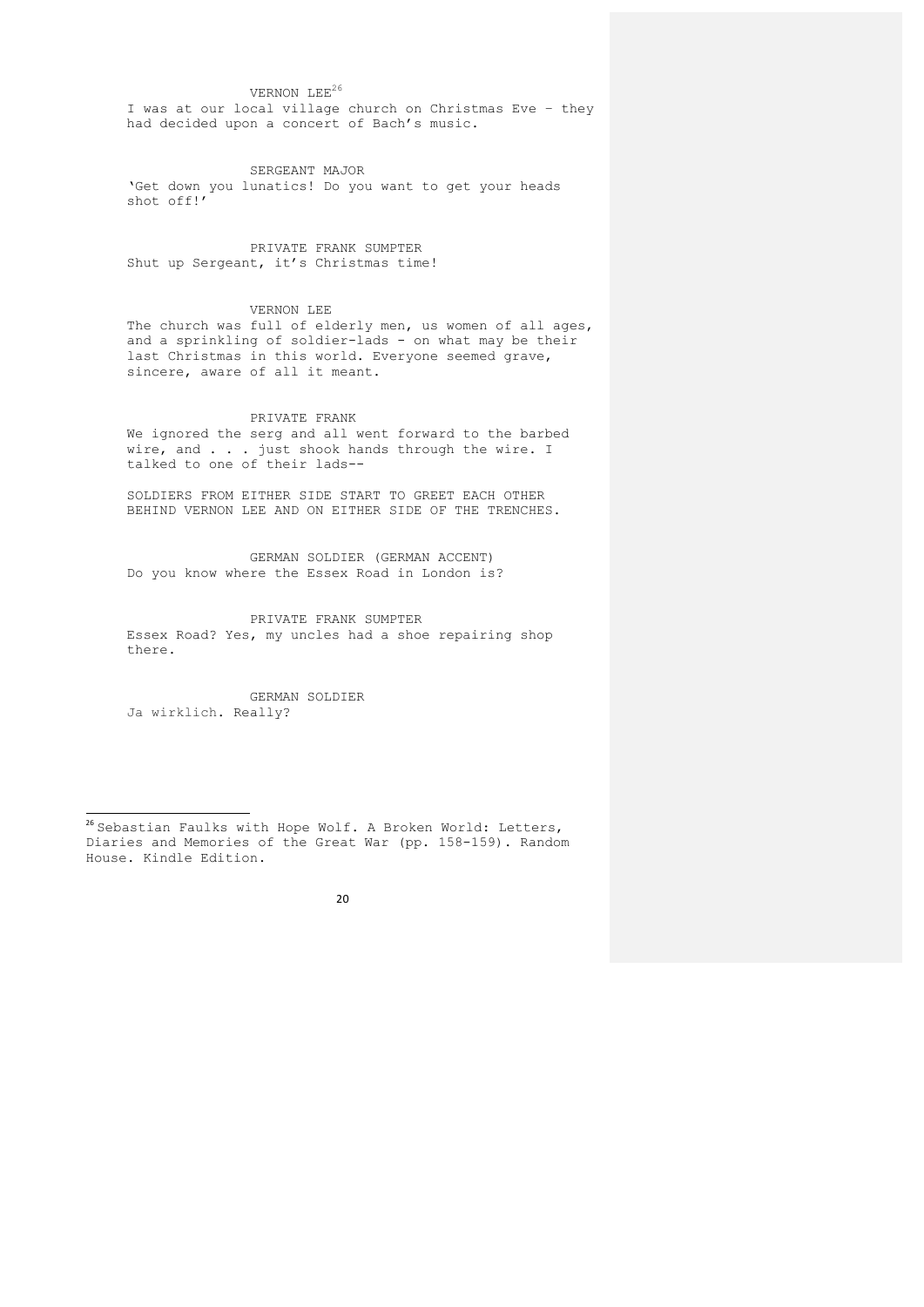## VERNON LEE

With the first rasping notes of music, there came before my mind the fact that there also, in Bach's own country, were crowds like this one, listening to this same Christmas Music.

GERMAN SOLDIER (GERMAN ACCENT) There's a barber shop on the other side where I used to work.

PRIVATE FRANK SUMPTER You probably cut my hair! [AD LIB]

VERNON LEE (THE PRAYER IS REPEATED IN PHRASES IN GERMAN AFTERWARDS, PAUSE BRIEFLY AFTER EACH LINE FOR IT TO BE SAID IN GERMAN)

WE SEE A GERMAN WIFE STEP BEHIND AND TO THE RIGHT OF VERNON LEE. SHE REPEATS THE GERMAN PRAYER AS VERNON LEE SAYS IT. THEY OVERLAP

There, German women were Praying – just like us:

Give us, O God, strength to live in such times; teach us to forgive; give us such peace, through thy Son, as will never be broken.

 GERMAN WIFE Gib uns, Gott, Kraft, in solchen Zeiten zu leben; lehre uns zu vergeben; Gib uns solchen Frieden, durch deinen Sohn, als werde nie gebrochen werden

#### PRIVATE FRANK SUMPTER

We chatted some more, and then we shook hands again, and wished each other luck.

(THE SOLDIERS RETURN TO THEIR RESPECTIVE SIDES. THEY SETTLE BACK INTO THEIR TRENCHES, HUDDLING TOGETHER, CREATING ALL DIFFERENT LEVELS, SOME SITTING, SOME STANDING, THEIR COMRADARIE EVIDENT.)

GERMAN SOLDIER (GERMAN ACCENT) Will you send this off to my girlfriend in Manchester? A Christmas poem for her inside; a little gift.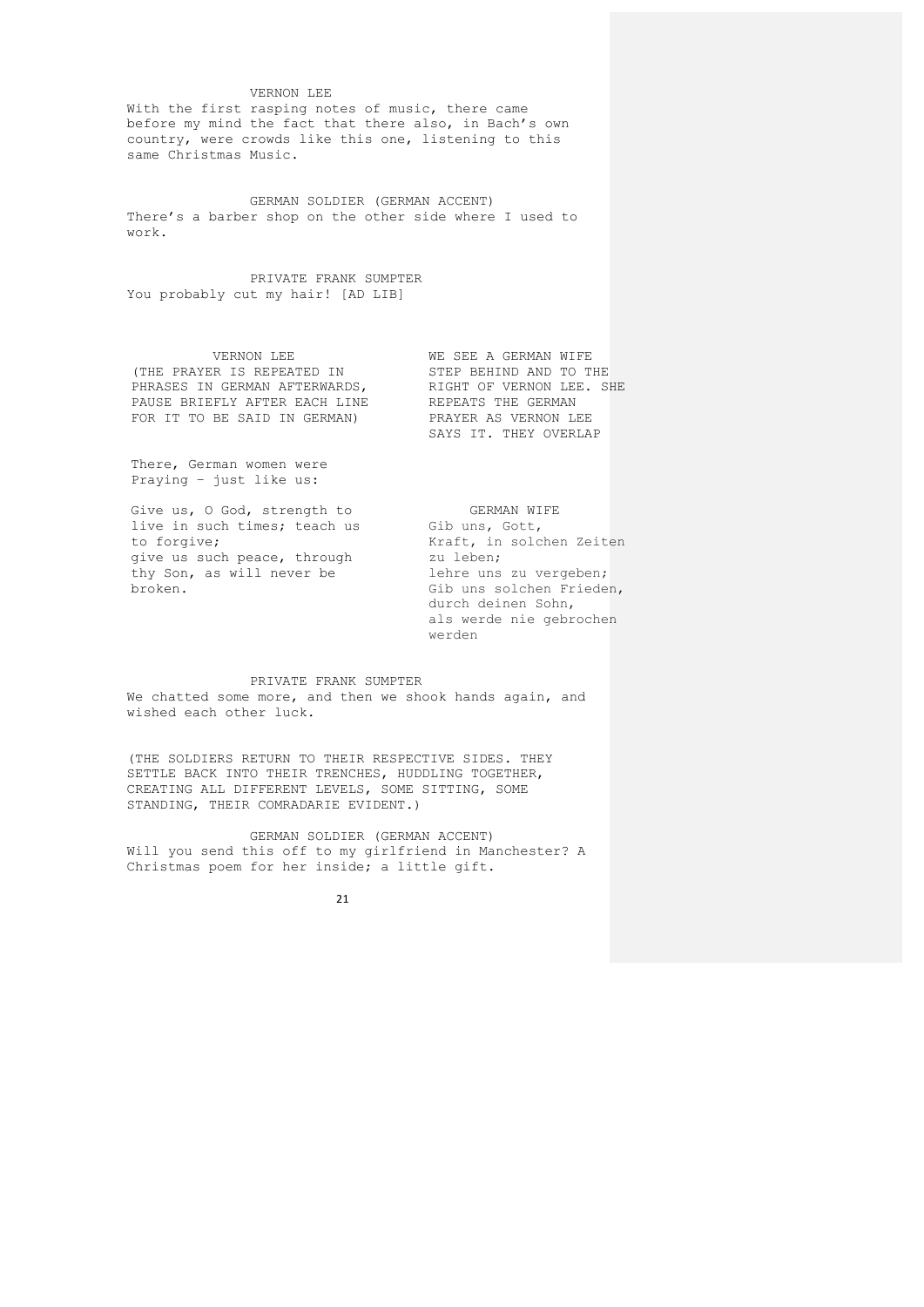## VERNON LEE

We are united, us English & Germans, in the same hopes and fears and prayers, even as we are united in these same melodies. And beneath any differences? The harmonies of collective sorrow.

## PRIVATE FRANK SUMPTER

So, I took his letter, and sent it off to his girlfriend when I got home.

#### VERNON LEE

And, the service over, so many of us English and German women will go back to our homes, light up the Christmas tree, and laugh and play, so that our children at least may forget the war, and remember only that the Christ Child was born.

# SOLDIERS SING A VERSE TOGETHER IN GERMAN & ENGLISH

| Silent night! Holy night!<br>Son of God, love's pure light<br>Radiant beams from Thy Holy Face<br>With the dawn of redeeming grace,<br>Jesus, Lord, at Thy Birth!<br>Jesus, Lord, at Thy Birth! | Stille Nacht! Heil'ge<br>Nacht!<br>Die der Welt Heil<br>gebracht,<br>Aus des Himmels goldenen<br>Höhn,<br>Uns der Gnaden Fülle läßt<br>sehn, |
|-------------------------------------------------------------------------------------------------------------------------------------------------------------------------------------------------|----------------------------------------------------------------------------------------------------------------------------------------------|
|-------------------------------------------------------------------------------------------------------------------------------------------------------------------------------------------------|----------------------------------------------------------------------------------------------------------------------------------------------|

*Jesum in Menschengestalt!* 

#### SOLDIER NARRATOR

The songs we sung and the gifts we sent and received that Christmas, warmed our hearts. Because we were remembered.

**MUSIC CUE** FADES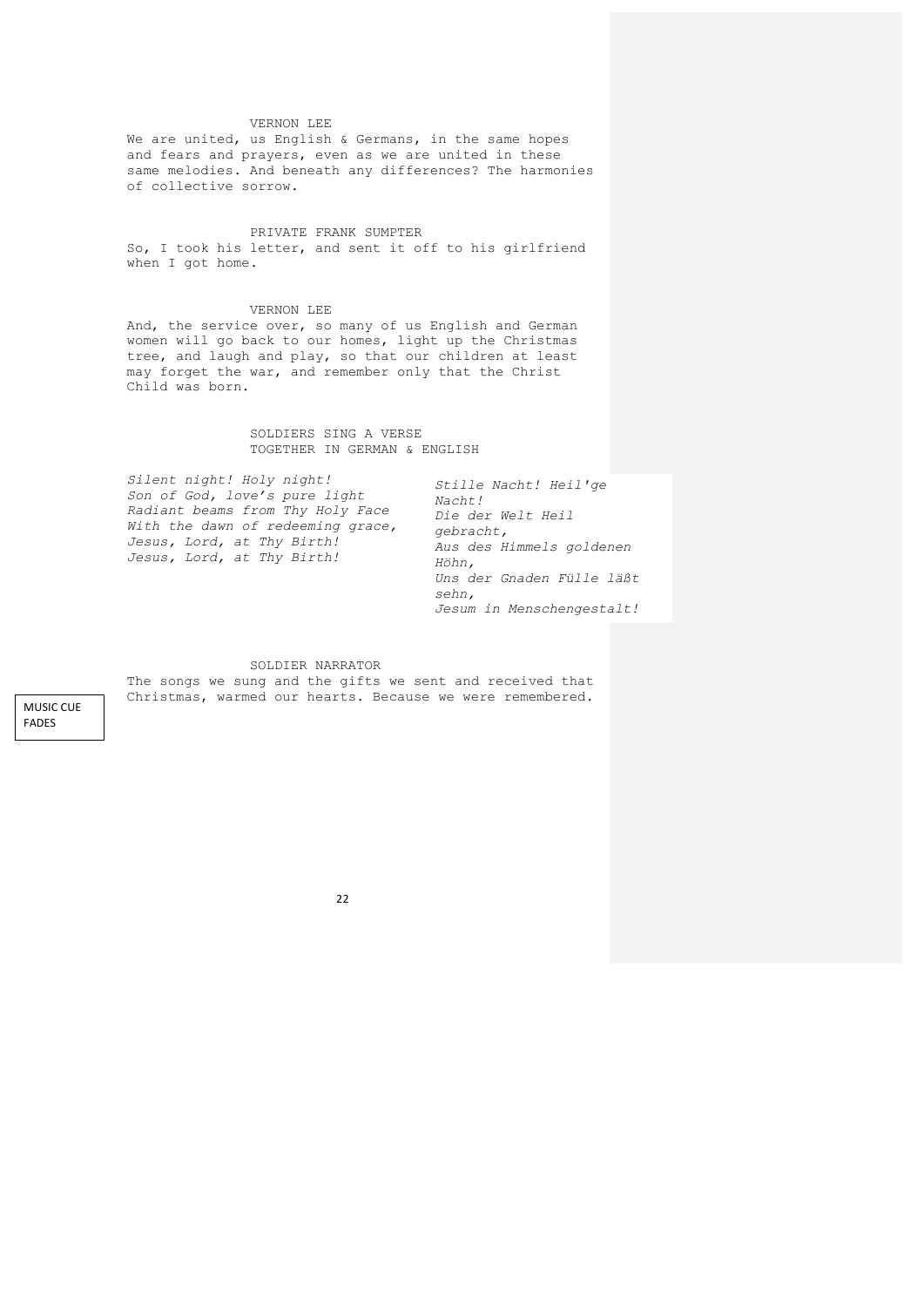# **SCENE 8 – A LARK SINGS**

SINGLE SOLDIERS COME FORWARD TO SHARE THEIR ACCOUNTS. TAKEN DIRECTLY FROM LETTERS AND JOURNALS.

#### SOLDIER NARRATOR

Winter turned to summer. The snow melted, and sometimes you could forget where you were, or why. But even then, we remembered home…

## PRIVATE W. UNDERWOOD<sup>27</sup> 1ST DIVISION

MUSIC CUE 9 (THE LARK) **ASCENDING -**VIOLINIST) 

<u>)</u>

It was a beautiful day. I was lying in a field writing a letter to my mother. The sun was shining and I remember a lark singing high up in the sky. Then, suddenly, the bombardment started and we got orders to stand to. We went up the line in two columns, one either side of the road. But as soon as we reached the outskirts of the village the bullets opened up, and when I looked around I counted just thirty-two men left on their feet out of our whole company of 227. Just 32. We were commanded to retreat.

#### GERMAN SOLDIER

As we went down after their retreat, I passed one of the dead soldiers and I saw he was holding a picture, clutched in his hand. I took it carefully from him. It was a picture of him with what I assumed was his wife and young son. I was stood surrounded by so many dead and dying, holding this beautiful picture, and I just wanted to cry at the madness that is war. On the back of the picture it had an address and said "Please forward to my loved ones if I am killed." I posted it to the red cross in Geneva to forward to them... May he rest in peace.<sup>28</sup>

SOLDIER NARRATOR Moments of humanity in the carnage of war. $^{29}$ 

LIGHT SMOKE IF POSSIBLE – THE AFTERMATH OF BATTLE. SOLDIERS HELPING THE INJURED, SOME SIT, HEAD IN HANDS; A SLOWED, ETHEREAL DANCE LIKE QUAKITY TO ANY MOVEMENT. A

<sup>&</sup>lt;sup>27</sup> Forgotten Voices, (25% in on kindle)<br><sup>28</sup> Story this is taken from – but no names etc included: <u>https://www.express.co.uk/news/world-war-</u> 1/464768/First-World-War-hero-s-dying-wish-carried-out-by-his-German-killer<br><sup>29</sup> Ibid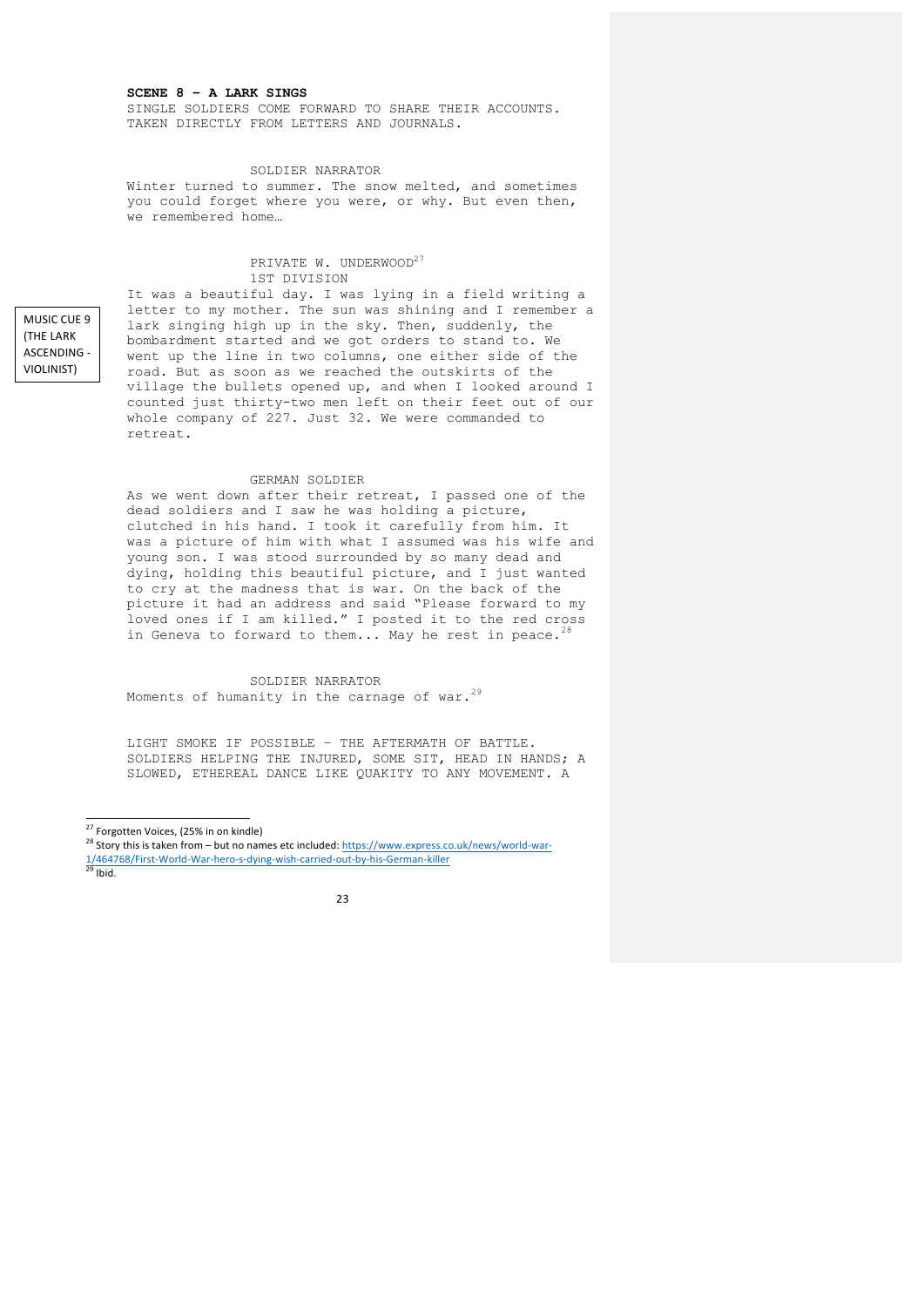SOLO MALE DANCE EMERGES OUT OF THE ACTION, AND DANCES TO THE LARK ASCENDING. 30

## **SCENE 9 -"CORNET JOE"**

AS PRIVATE ERNEST TODD SPEAKS, THE SOLDIERS GATHER WITH LAUGHTER, JOKING WITH EACH OTHER; A GREAT SENSE OF COMRADERIE.

# PRIVATE ERNEST TOD $D^{31}$

On a nice summer's day, when there wasn't any action, you could forget there was a war on really. The birds might start singing if the sun was up. The lads would sit on this fire step and talk and sing.

#### ALL SOLDIERS & MEN IN CHOIR (ENERGY & HUMOUR)

*<sup>32</sup>If you want to find the General, I know where he is, I know where he is, I know where he is. If you want to find the General, I know where he is, He's pinning another medal on his chest. I saw him, I saw him, pinning another medal on his chest, I saw him, pinning another medal on his chest.*

*If you want to find the Major, I know where he is, I know where he is, I know where he is. If you want to find the Major, I know where he is, He's home again on seven days' leave. I saw him, I saw him, home again on seven days' leave, I saw him, home again on seven days' leave.*

#### PRIVATE ERNEST TODD (FULL OF ENERGY)

Then there was the man we used to call Cornet Joe.

MUSIC **CONTINUES** 

THE SOLDIERS ALL LOOKING OVER THE TRENCHES AT THE AUDIENCE AS IF THEY CAN SEE CORNET JOE.



<sup>&</sup>lt;sup>30</sup> It may feel like moments of this dance – the solo section: <u>https://www.youtube.com/watch?v=zbfsvbocxpg</u> )<br><sup>31</sup> Forgotten Voices - 29% in on kindle<br><sup>32</sup> https://www.youtube.com/watch?v=\_K1BdDVvV9Q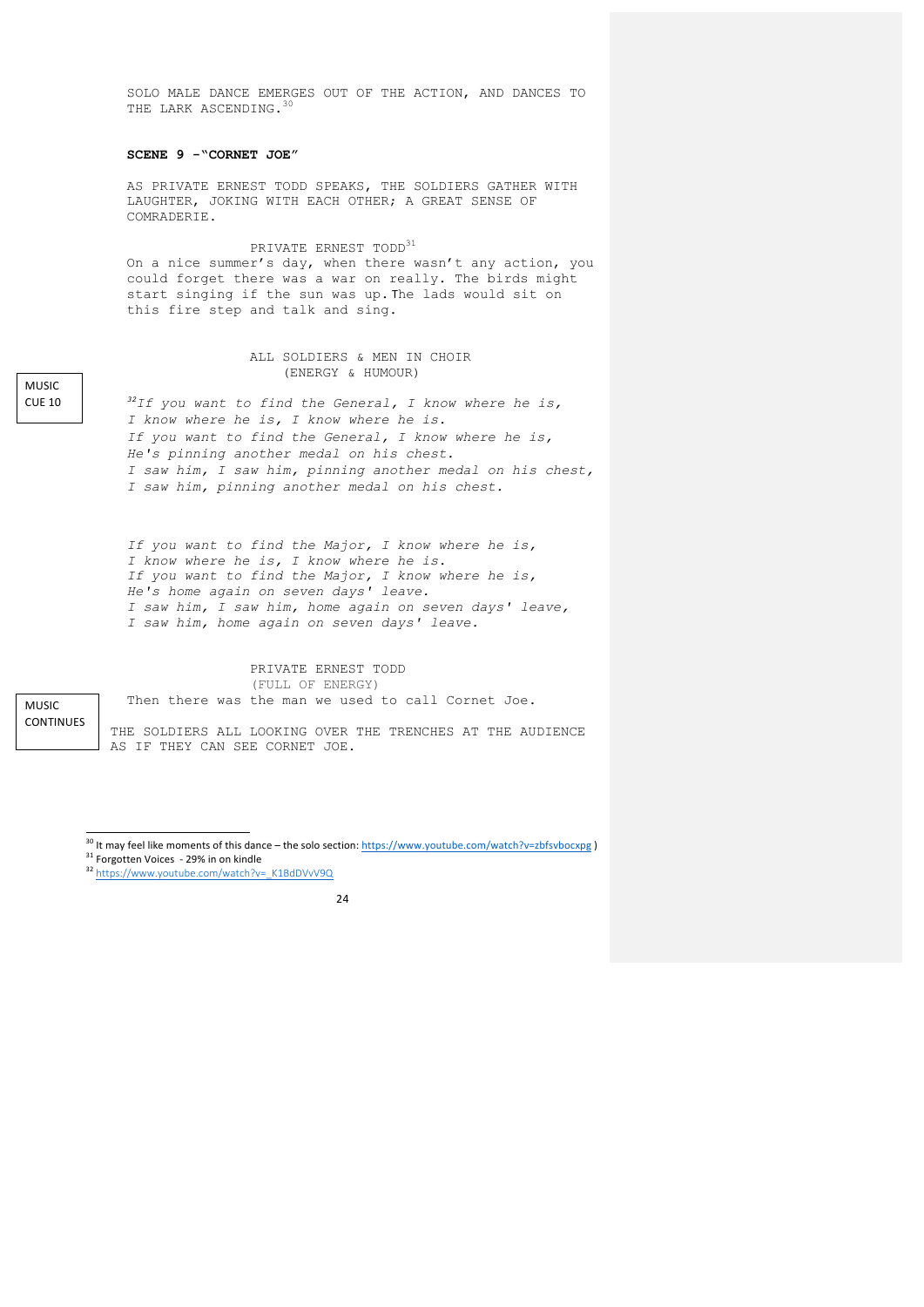SOLDIERS (AD LIB) "Hey Cornet Joe!", "Play us a song!" ETC.

PRIVATE ERNEST TODD Cornet Joe was over in the German Front Line. He used to blow his cornet and play British songs to us. When he played we would shout out,

> SOLDIER ? 'Good one!'

PRIVATE ERNEST TODD and,

SERGEANT MAJOR 'Give us another one, Joe!'

# PRIVATE ERNEST TODD

As the lines weren't too far away, he would ask us what we wanted to hear, and we would call them out.

(WITH EACH FOLLOWING SUGGESTION, SOLDIERS SPIRITED AND GOOD-NATURED REACTIONS BUILD LOUDER AND LOUDER.)

A SOLDIER What about "Are We Downhearted"?

A SOLDIER "There's a long long trail a winding?"

A SOLDIER "Take us back to dear old Blighty"!

CORNET JOE STARTS TO PLAY *TAKE US BACK TO DEAR OLD BLIGHTY;* THE SOLDIERS CHEER. THE SONG GROWS BIGGER AND BIGGER THROUGHOUT.

 SOLDIERS *Take me back to dear old Blighty! Put me on the train for London town Take me over there Drop me anywhere*

25

**Comment [SB1]:** Suggested Text: "WITH EACH SUGGESTION, SOLDIERS SPIRITED AND GOOD-NATURED REACTIONS BUILD LOUDER AND LOUDER."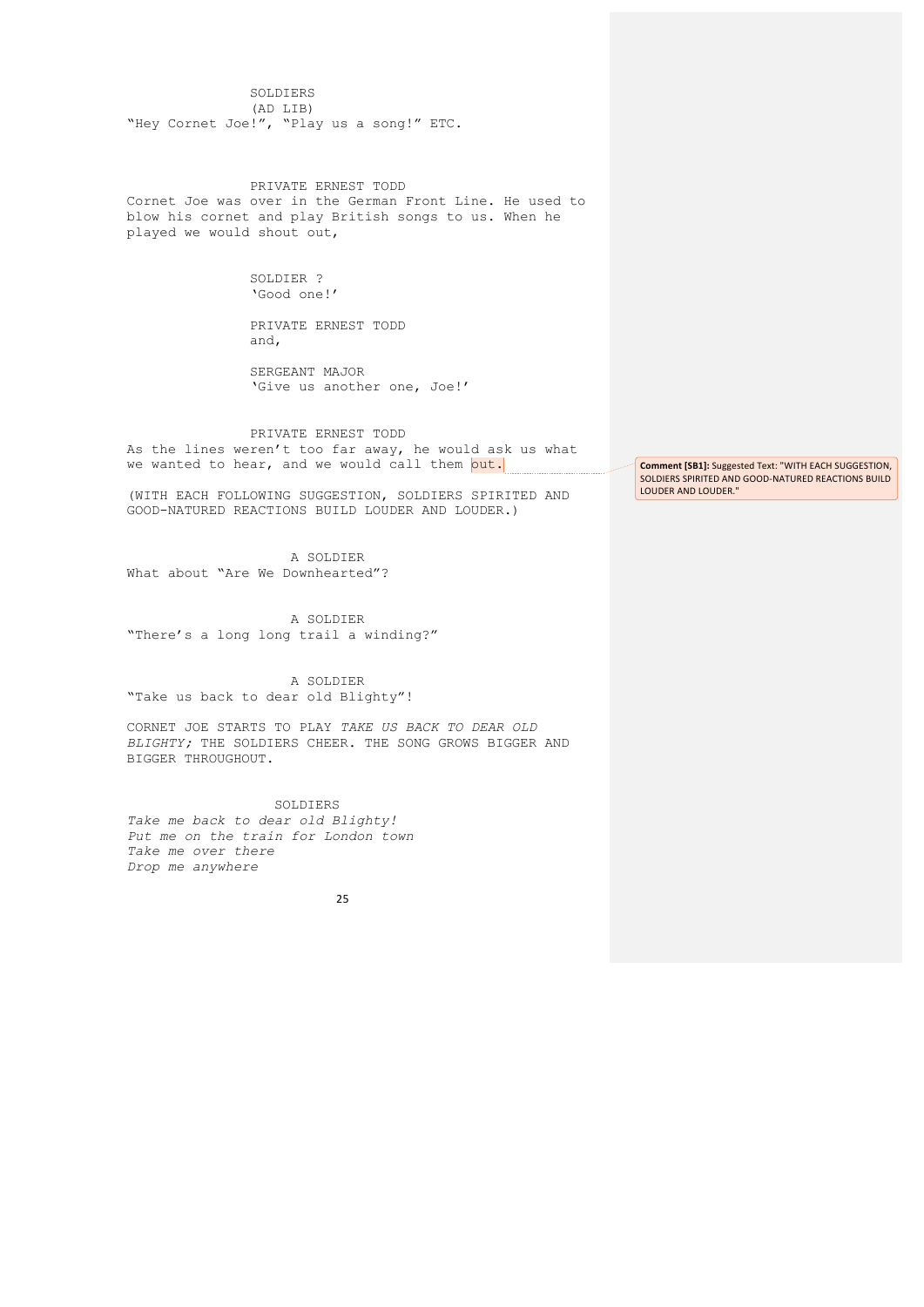*Liverpool, Leeds, or Birmingham, well, I don't care! I should love to see my best girl Together again we soon should be Whoa! Tiddley-iddley-ighty Hurry me home to Blighty Blighty is the place for me!* (REPEAT ONCE MORE. WOMEN JOIN IN DURING FIRST OR SECOND SHARING, DANCING WITH GREAT JOY WITH THE SOLDIERS. THE WOMEN FADE OUT TOWARDS LAST TWO LINES OF SECOND REPEAT….THE MEN SLOW DOWN THE SINGING A GREAT DEAL FOR LAST TWO LINES OF SECOND REPEAT; THE SOLDIERS REMEMBER HOME. A SOLDIER This won't do lads - snap out of it! Cornet Joe - give us "Pack up Your Troubles." (CAST INVITE THE AUDIENCE TO JOIN THE SINGING AT SOME POINT. PROBABLY THE SOLDIER NARRATOR. IT IS NO LONGER JUST THE MEN & WOMEN OF WWI, BUT EVERY VOICE JOINS TOGETHER IN HOPE, SORROW, AND LOVE.) *Pack up your troubles in your old kit-bag And smile, smile, smile While you've a lucifer to light your fag Smile, boys, that's the style! What's the use of worrying? It never was worthwhile So pack up your troubles in your old kit-bag And smile, smile, smile It's a long way to Tipperary*

*it's a long way to go It's a long way to Tipperary to the sweetest gal I know farewell to Piccadilly so long Leister Square It's a long way to Tipperary but my heart lies there*

#### PRIVATE EARNEST TODD

Well, on days like this there was nothing else to do but talk, reminisce, and sing. But then you'd hear a whistling bullet, and wouldn't know if it was a bird overheard – as they mimicked the bullets now - or Cornet

MUSIC FADES 

MUSIC CONTINUES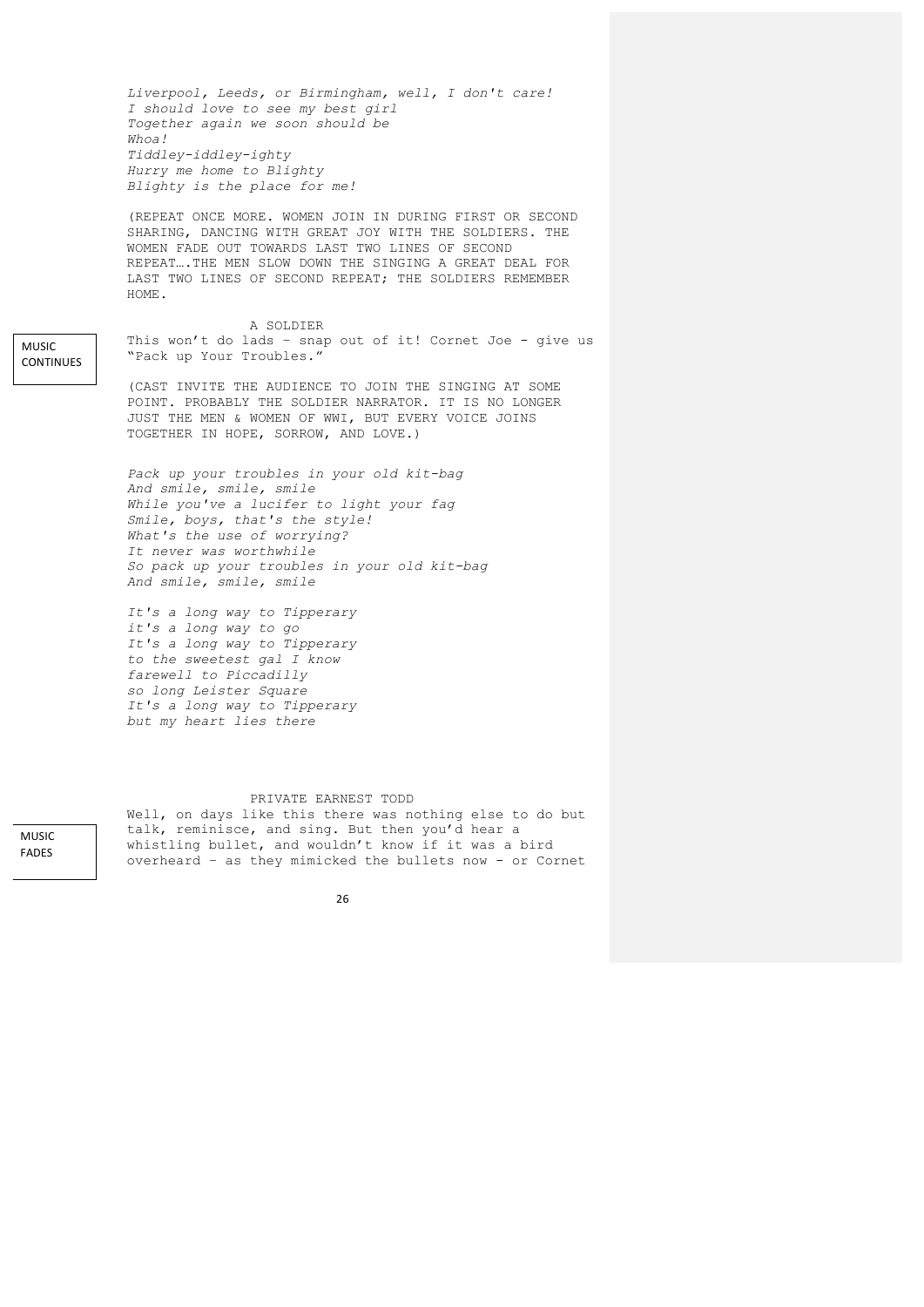Joe and his men being given their orders to shoot at us once again.

(THE SOLDIERS SING ONE LAST VERSE OF A SONG, ACCAPELLA. A LAMENT IS IN IT.)

*There's a long, long trail a-winding Into the land of my dreams, Where the nightingales are singing And the white moon beams.*

*(WOMEN JOIN) There's a long, long night of waiting Until my dreams all come true; Till the day when I'll be going down That long, long trail with you.*

## **SCENE 10 – MUNITIONS / WOMEN OF WAR**

#### SOLDIER NARRATOR:

Whilst we could never share the suffering of it all with our loved ones at home, we knew they too shared the grief, and some of the burden of the work of war. Our dear mothers and wives and sisters and sweethearts joined the Women's Army Auxiliary Corps, the Women's Royal Naval Service and the Women's Royal Air Force. They became police officers and nurses.

AS THE NARRATOR MENTIONS THE MOTHERS, SISTERS, WIVES, ETC., THE WOMEN STEP FORWARD ON THE STAGE, EXUDING STRENGTH, CHARITY, AND DILIGENCE IN SERVING THEIR COUNTRY AND LOVED ONES

## VERA BRITAIN - NURSE

I served on the front line and in many hospitals. I could only acknowledge that even there, God was to be found. For in those holy places, God in man had been revealed, where mending broken bodies slowly healed my broken heart. Vera Britain, English Voluntary Aid Detachment Nurse

SOLDIER NARRATOR

One Scottish doctor named Elsie Inglis offered to help on the front. She was told: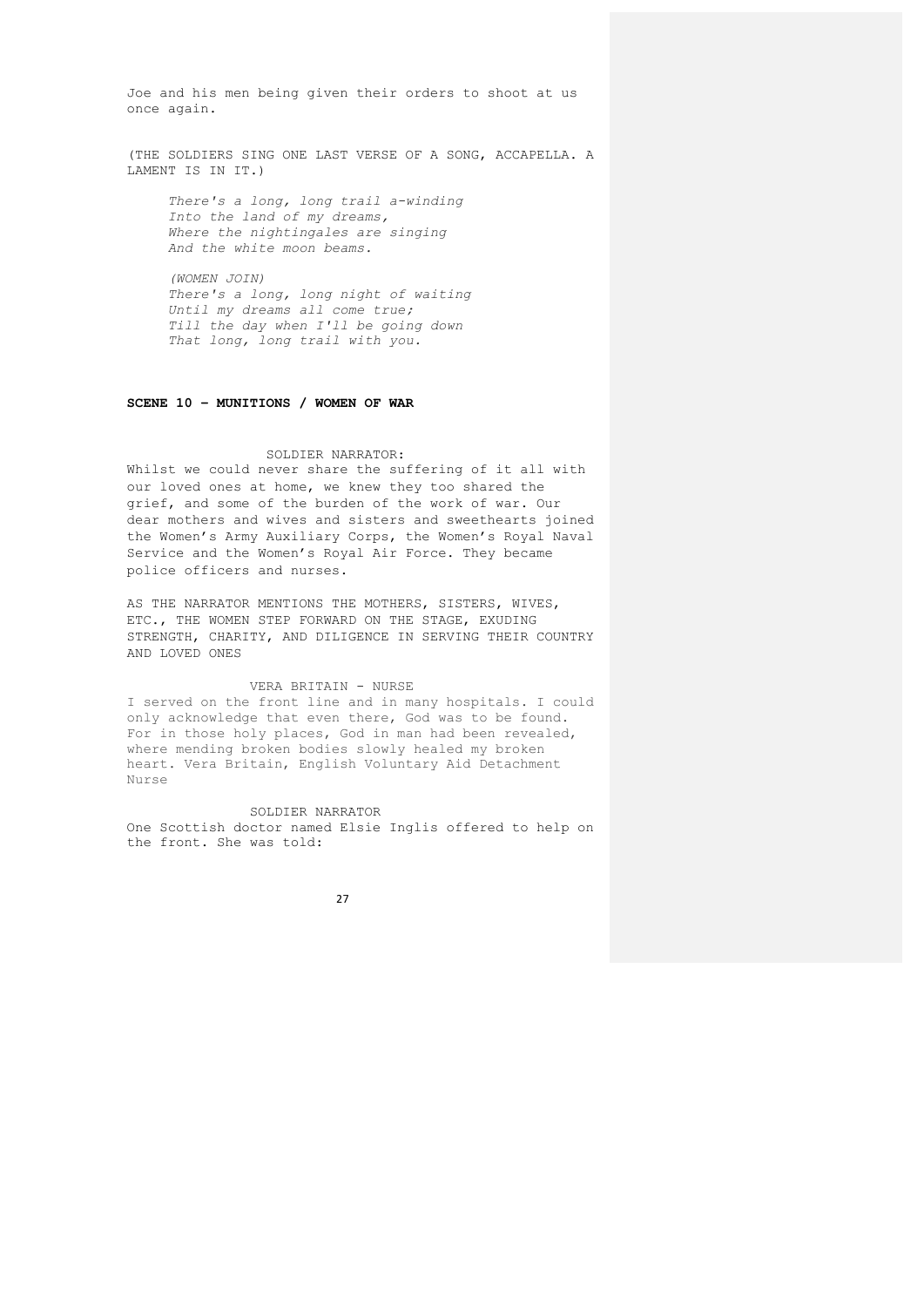A MAN

My good lady, go home and sit still.

### SOLDIER NARRATOR

But, ignoring such 'advice,' and driven by a deep desire to serve all people, she went on to set up the Scottish Women's Hospitals on the front lines, and treated thousands of injured men from many nations. She wrote to her sister

### ELSIE INGLIS

 (SCOTTISH, AGED 51) You cannot imagine what war is. The sights and smells are beyond description. We arrived at Braila to find 11,000 wounded, and only one surgeon. The wounded had overflowed into empty houses, and were lying about in their uniforms, their wounds not dressed for 4 or 5 days. So we just turned up our sleeves, and went to work.

#### SOLDIER NARRATOR

Elsie Inglis and the nurses she trained and led saved thousands of lives. Said Winston Churchill of them: "They will shine in history."

#### SOLDIER NARRATOR

Thousands of women also worked in munitions factories. Like Mrs. M. Hall who remembers:

AS MRS HALL COMMENCES OTHER WOMEN DRESSED AS MUNITIONS WORKERS ALONGSIDE HER, A STRAIGHT LINE FACING THE AUDIENCE, MIMING THE REPEATED ACTIONS OF MUNITIONS WORK.

#### MRS M HALL: (COCKNEY)

It was terribly hard, terribly monotonous, but we had a purpose. There wasn't a (murmur) in that factory and every girl worked and worked and worked. I didn't hear one grumble. I was working with sailors' wives from three ships that were torpedoed and sank. It was pitiful to see them, so we had to cheer them up as best we could, so we sang (to them). It was beautiful to listen to

28

MUSIC CUE 9B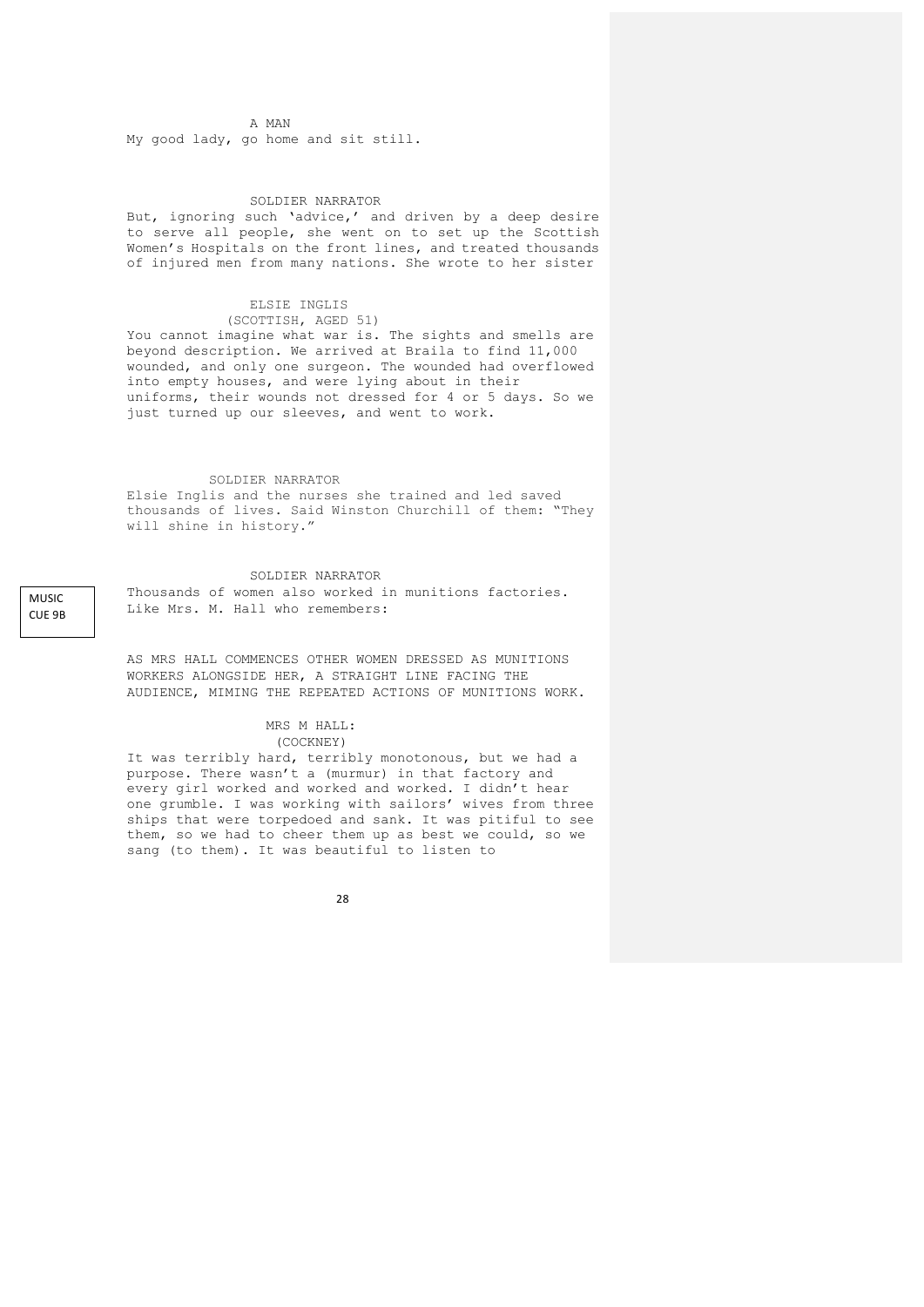BEGINNING WITH ONE SOLO VOICE, GRADUALLY ALL THE WOMEN JOIN. THEY ACKNOWLEDGE EACH OTHER WARMLY AS THEY WORK AND SING IN HARMONY.

*Shall we meet beyond the river, Where the surges cease to roll? Where in all the bright forever, Sorrow ne'er shall press the soul?*

# Refrain:

*Shall we meet, shall we meet, Shall we meet beyond the river? Shall we meet beyond the river, Where the surges cease to roll?*

*Shall we meet in yonder city, Where the tow'rs of crystal shine, Where the walls are all of jasper, Built by workmanship divine?*

*Shall we meet with Christ our Saviour, When He comes to claim His own? Shall we know his blessed favour, And sit down upon His throne?*

Refrain

*Shall we meet beyond the river, Where the surges cease to roll?*

**MUSIC FADES** 

# **SCENE 11 – THE SOMME**

## SOLDIER NARRATOR

Months turned to years. Once, I found a German prayer book in the Pillbox of Poelcappelle – on the cover 'Mit Jesus I der Feld,' and inside a coloured picture of Christ looking with pity on a dead German soldier. The same picture as in our own field prayer book, 'With Jesus in the Field.' The only difference was in the uniform of the dead soldier – German in one, our khaki in the other. You looked at those two pictures, and had the feeling that the heavens must be weeping, and that whole war was a horrible mistake. For those of us who had been in since the start, and survived, we thought we had seen it all. But then came the battle of the Somme. One night in the depths of it, I was about 30 yards behind the lines, and I heard a French tenor sing. He had the most wonderful voice.

 <sup>33</sup> The Soldiers War – The Great War through Veterans eyes, p266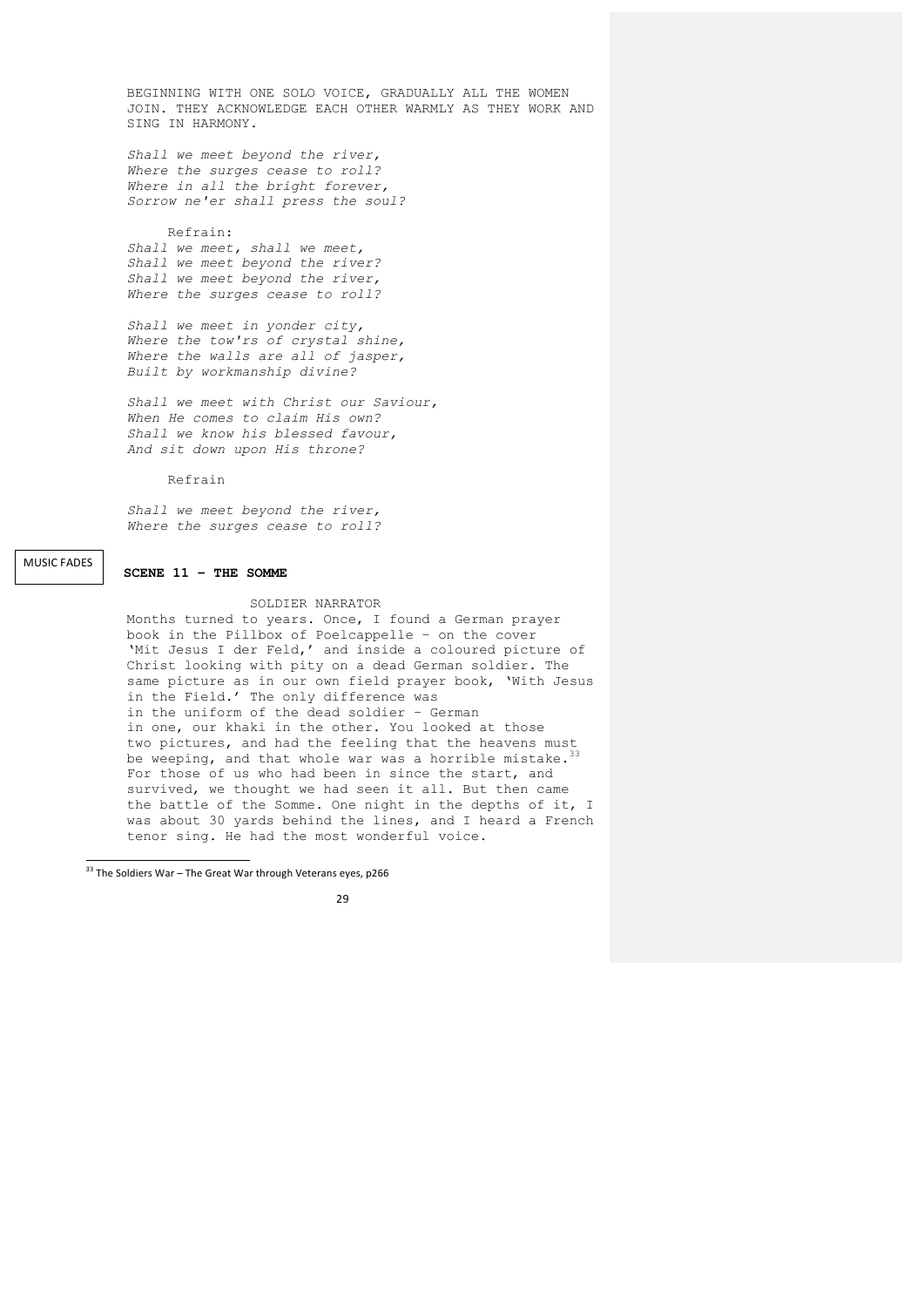FRENCH TENOR SINGS (French version of *Sing We Now at Parting*)

Que nos voix s'unissent Pour quitter ce lieu. Que nos cœurs bénissent Le sabbat de Dieu. Chantons nos louanges Pour ses tendres soins. Aux accents des anges, Joignons nos refrains.

Louons notre Père Pour son grand amour. Nos voix puissent plaire Aux cieux, en ce jour! L'Éternel mérite Lui seul tous nos chants. Sa bonté suscite Nos plus doux accents.

Ecoute à cette heure, Jésus, Rédempteur, Quand dans ta demeure On te loue en chœur. Conduis-nous et guide Chacun de nos pas. Que sous ton égide Nous ne péchions pas.

TENOR SINGING CONTINUES UNDER SPOKEN WORDS BELOW. WE SEE CAST MEMBERS STEP FORWARD AND GIVE THEIR LINES, AND REMAIN FORWARD IN SOLEMN REVERENCE.

## SOLDIER NARRATOR First day of the Somme – July 1st, 1916. 57,470 British casualties--the greatest loss of life the British Army has ever experienced in one day.

ELIZABETH Have mercy, O Lord, upon all the  $^{\text{a}}$ nations of the earth;  $^{34}$ 

 $\frac{1}{34}$  D&C 109:54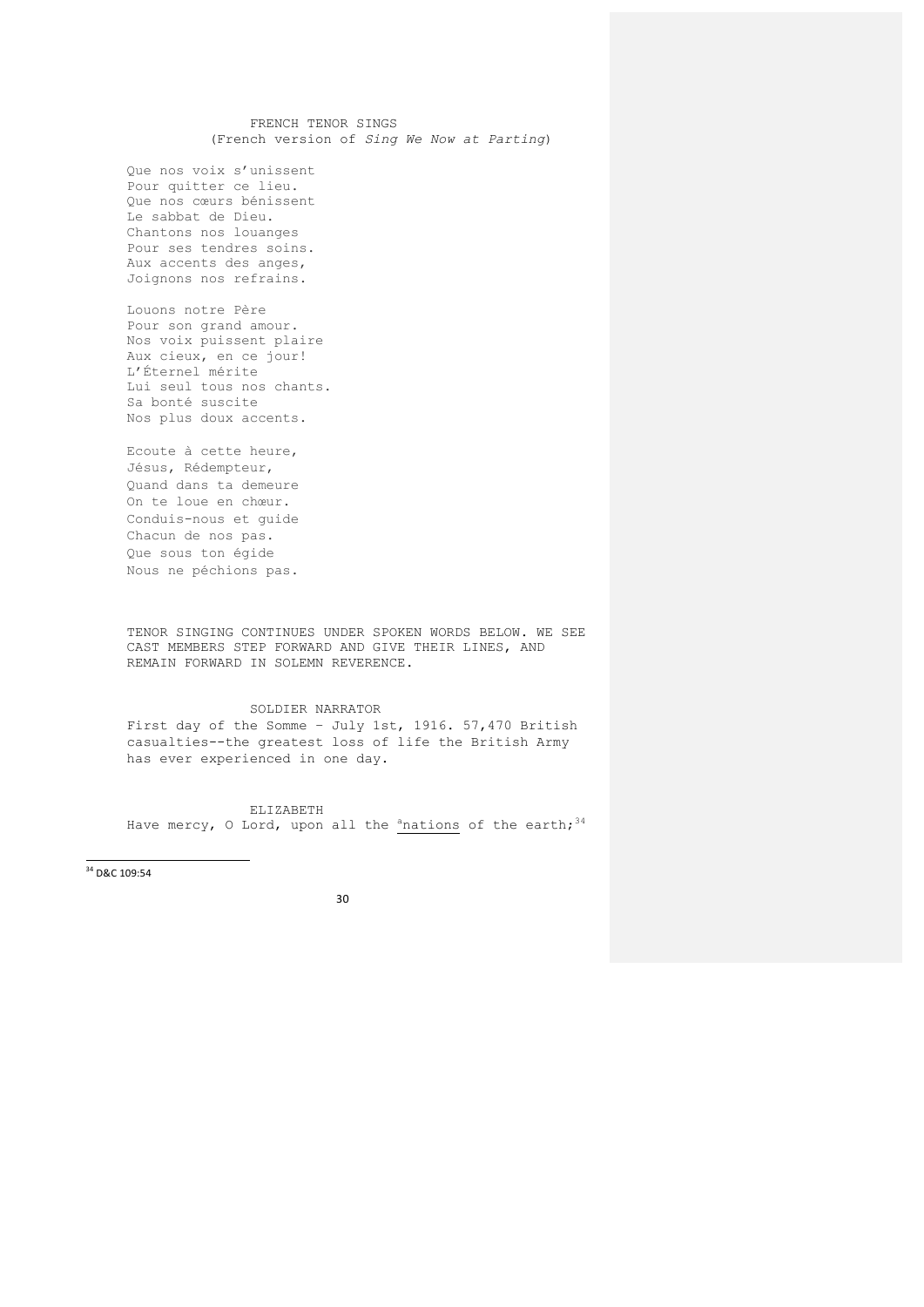SOLDIER NARRATOR Total British casualties for the Somme, 415,690.

PRIVATE ERNEST TODD Remember the nobles, and the great ones of the earth,

SOLDIER NARRATOR Total French casualties for the Somme, 202,567.

FATHER

and all people, - all the poor, the needy, and afflicted ones of the earth;

SOLDIER NARRATOR Total German casualties for the Somme, 434,500.

## SERGEANT MAJOR

O Lord, we delight not in the destruction of our fellow men; their souls are precious before thee;

## SOLDIER NARRATOR

So many of the Commonwealth soldiers also died in the Somme, defending these realms. Canadian casualties, 24,029. Australian casualties, 23,000. New Zealander casualties, 7,408. South African casualties, 3000.

## EDITH CAVELL

"The spirits of all men as soon as they are departed from this mortal body are taken to that God that gave them life"

SOLDIER NARRATOR

Total estimated British, Commonwealth, French & German casualties for the Battle of the Somme: 1.5 million

# MARJORIE PICKTHALL

Under the level winter sky I saw a thousand Christs go by. They sang an idle song and free As they went up to Calvary.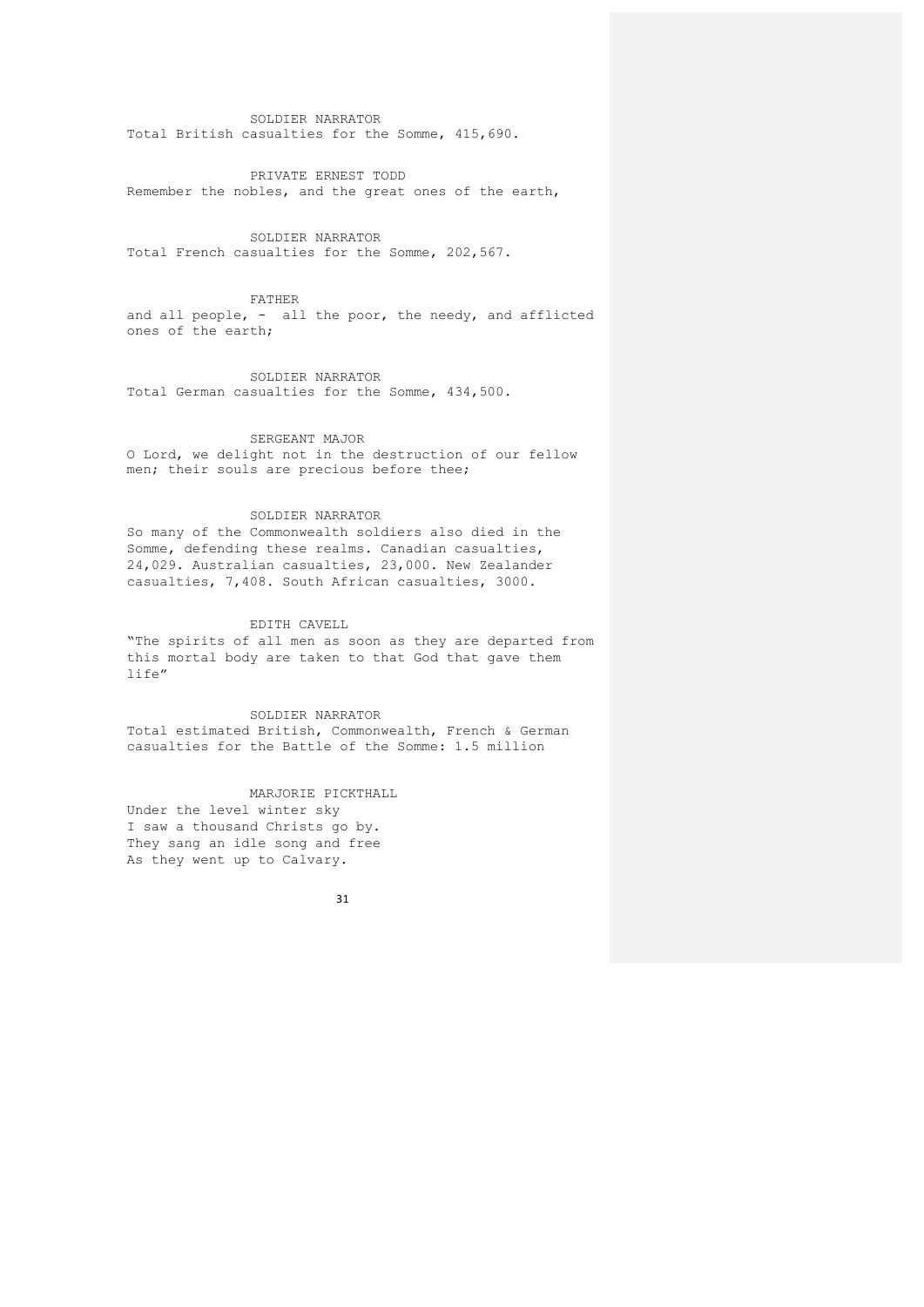With souls unpurged and steadfast breath They supped the sacrament of death. And for each one, far off, apart, Seven swords have rent a woman's heart.

ALL JOIN SINGING FINAL LINE OF HYMN

*Que sous ton égide Nous ne péchions pas.*

## **SCENE 12: THE TOMB OF THE UNKNOWN SOLDIER**

## SOLDIER NARRATOR

Thousands of soldiers were not able to be identified in death, and fully remembered and honoured - a thing of terrible sorrow for the Reverend David Railton.

#### REVEREND DAVID RAILTON

I was an army chaplain at Armentières on the Western Front, 1916. One day, I saw a grave, with a rough, wooden cross, and on it, in pencil, was scrawled "An unknown British soldier." How that grave caused me to think!  $35...$ Who was he, and who were his people?... Was he just a boy... . I thought and thought and wrestled in thought. What can I do to ease the pain of

OTHER CAST MEMBERS STEP FORWARD AND JOIN REVEREND DAVID IN SAYING THE FOLLOWING LINES. THEY STAY IN POSITION, READY TO JOIN IN THE CHURCH SERVICE OF THE UNKNOWN SOLDIER.

MOTHER & REVEREND DAVID

Mother

Father

FATHER & REVEREND DAVID

Brother

<u> Andrew Maria (1989)</u>

PRIVATE W. UNDERWOOD & REVEREND DAVID

<sup>35</sup> **"***O God our help in ages past*," "*Lead Kindly Light*" & "*Abide With Me"* were all sung at "The funeral service for a British Warrior" in<br>Westminster Abbey, November 11<sup>th</sup> 1920

32

MUSIC CUF

12

MUSIC FADES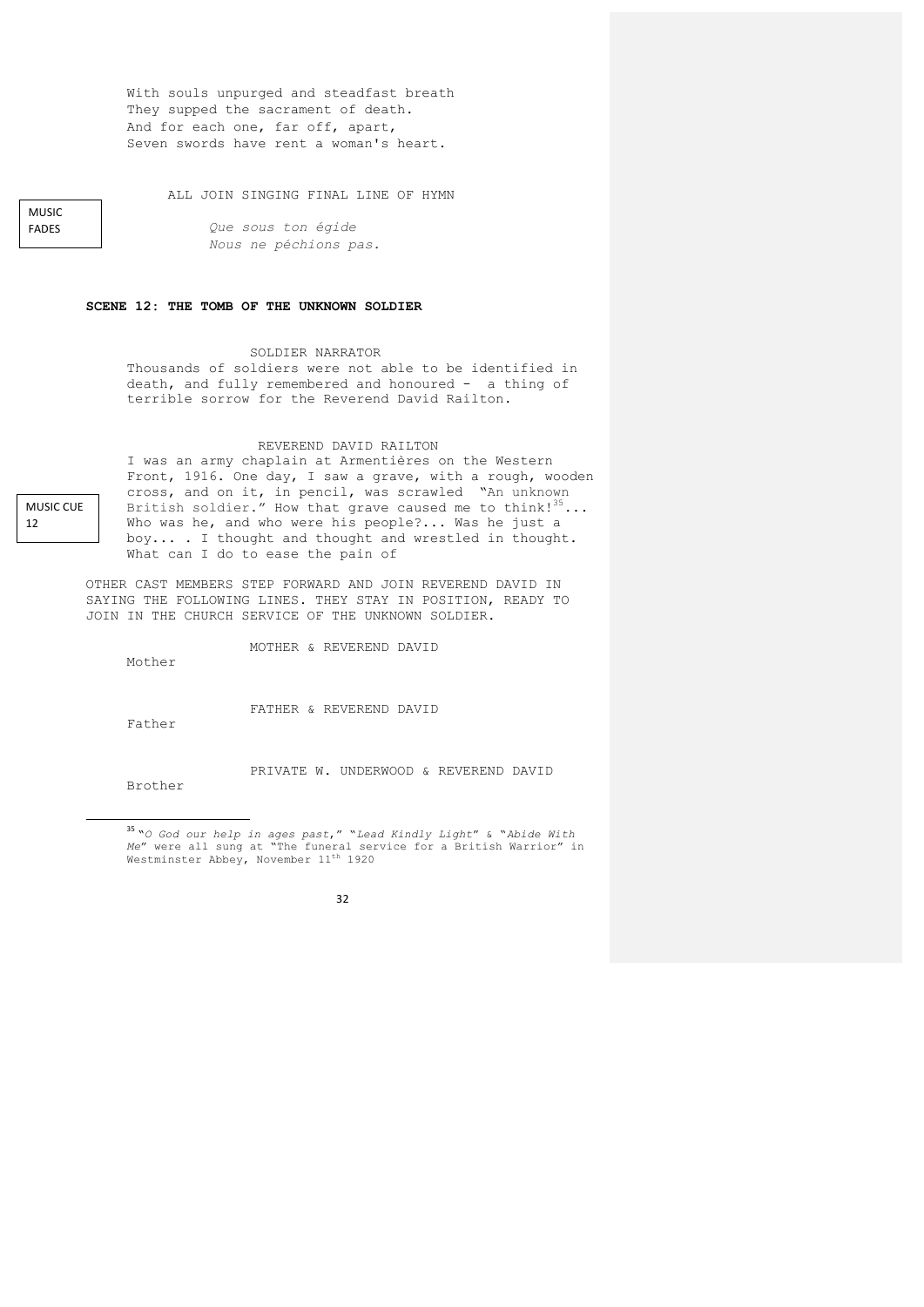MARJORIE PICKTHALL & REVEREND DAVID

Sister

ELIZABETH & REVEREND DAVID

Wife

# REVEREND DAVID

and friend? Quietly and gradually there came out of the mist of thought this answer to my soul, clear and strong: "Let this body – this symbol of him – be carried reverently home over the sea to his native land." And I felt some peace.<sup>36</sup> His body was brought home. Chosen from amongst our unknown dead buried hastily in

# PRIVATE BRYAN

the Aisne,

SERGEANT MAJOR

the Somme,

MIR DAST

Ypres

PRIVATE FRANK SUMPTER

or Arras

REVEREND DAVID He was brought home. He is buried now in Westminster Abbey –

VERA BRITTAIN And etched in stone,

NURSE

Not pencil on wood

PRIVATE ERNEST TODD Are these words for all to read -

 <sup>36</sup> https://en.wikipedia.org/wiki/David\_Railton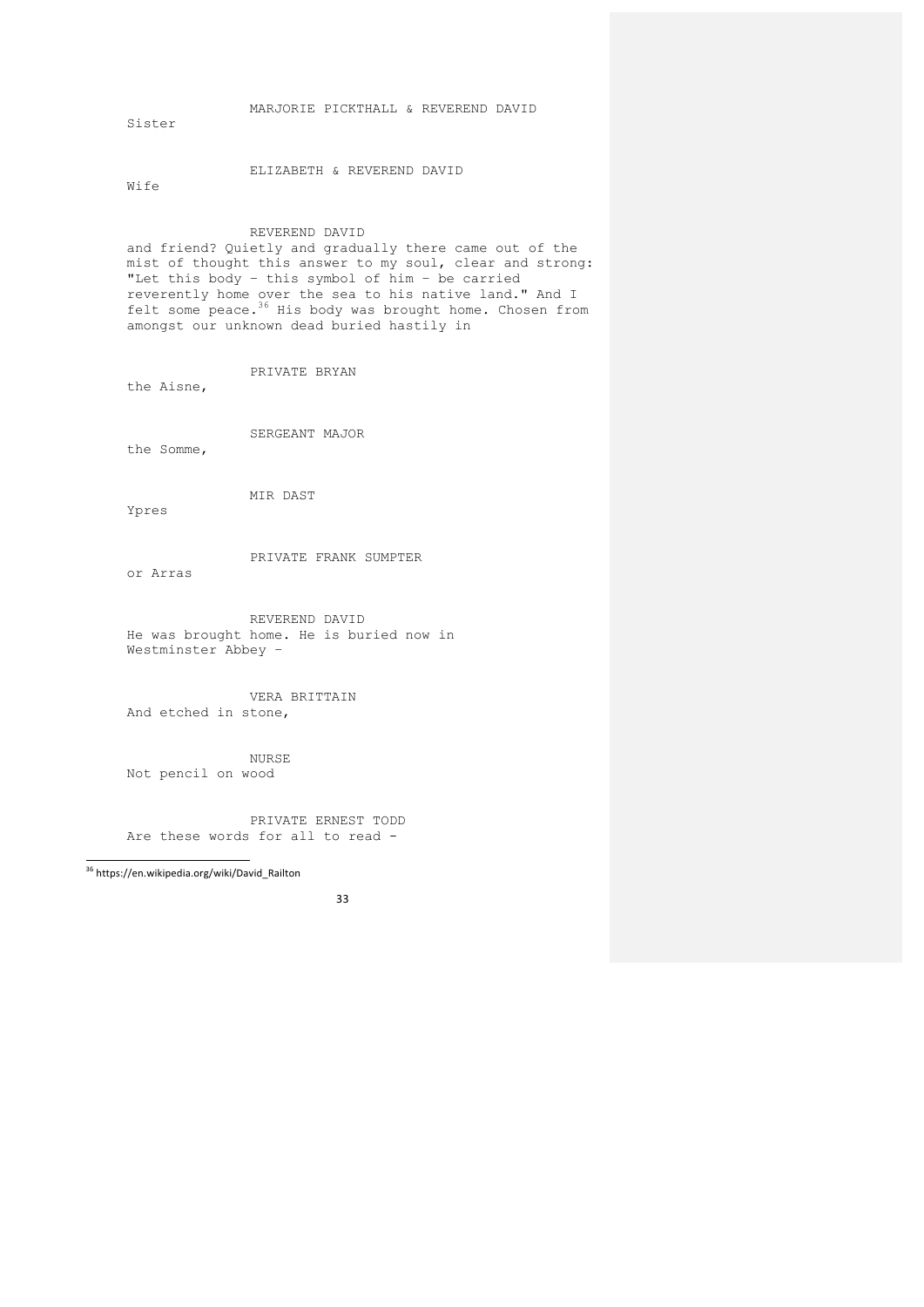SERGEANT MAJOR Beneath this stone rests the body of a British warrior

MIR DAST Unknown by name or rank

 FATHER (He)gave the most that man can give

MOTHER Life itself

<u> Andreas Andreas Andreas Andreas Andreas Andreas Andreas Andreas Andreas Andreas Andreas Andreas Andreas Andreas</u>

 SERGEANT JACK DORGAN For God

 PRIVATE W. UNDERWOOD For loved ones,

PRIVATE FRANK SUMPTER For King & Country

PRIVATE EARNEST TODD For home

ELIZABETH They buried him among the kings Because he had done good toward God and toward his house<sup>37</sup>

REVEREND DAVID And as the congregation at his funeral we sang together,

 $37$  These scriptures are also etched onto the grave: The lord knoweth them that are his; Greater love hath no man than this; Unknown and yet well known, dying and behold we live; In Christ shall all be made alive. (Will want to use in this scene or elsewhere)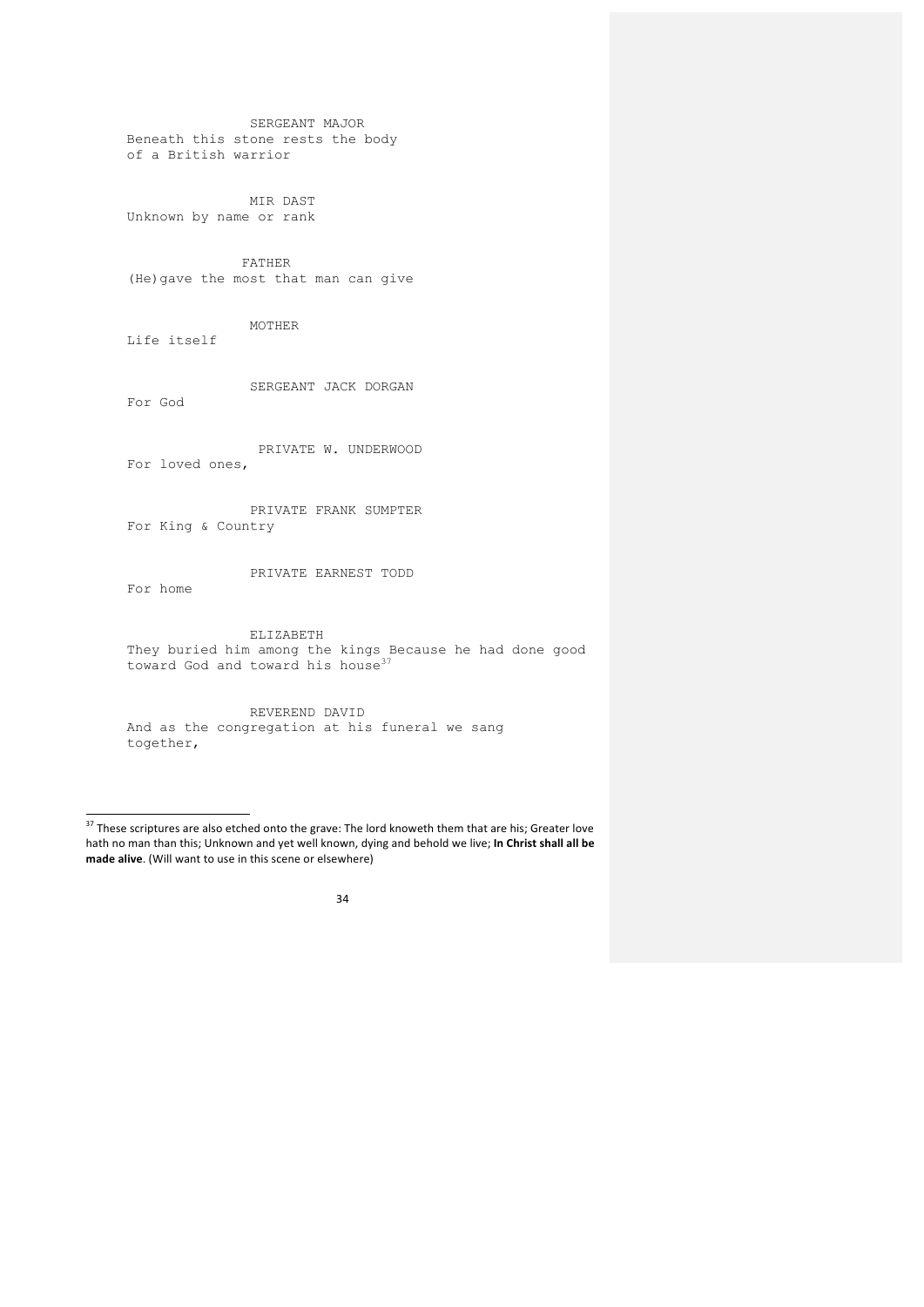DURING THE FOLLOWING VERSE, FOUR SOLDIERS MOVE DOWN FRONT CENTRE, IN VIGIL POSITION AT THE CORNERS OF THE "GRAVE", THEIR BACKS TO EACH OTHER, HEADS BOWED. CAST STAY ON STAGE AS IF SAT IN THE CONGREGATION.

## ALL CAST & CHOIR

*Abide with me; fast falls the eventide; The darkness deepens; Lord with me abide. When other helpers fail and comforts flee, Help of the helpless, O abide with me.*

# REVEREND DAVID

A vigil was kept all the night, and the Abbey was empty, save for the guard of honour, heads bowed about his grave, quite still - the whole scene illuminated by just four white candles. $3$ 

## ALL CAST & CHOIR

*Swift to its close ebbs out life's little day; Earth's joys grow dim; its glories pass away; Change and decay in all around I see; O Thou who changest not, abide with me.*

## SOLDIER NARRATOR

MUSIC FADES

"For as in Adam all die, even so in Christ shall all be made alive," read the inscription on his tomb. And the prayer we sang reverberated off the stones of Westminster Abbey, in the trenches of France, and off the stones of a tiny prison cell in Belgium.

#### **SCENE 13 – EDITH CAVELL; FAITH IN THE DARKNESS**

THE SCENE CHANGES. THE SCENE CHANGES AND EDITH IS ALONE, IN A PRISON CELL AWAITING HER SENTENCE TO BE PASSED.

## EDITH CAVELL

(SINGING – ACCAPELLA) *I need Thy presence every passing hour. What but Thy grace can foil the tempter's power? Who, like Thyself, my guide and stay can be? Through cloud and sunshine, Lord, abide with me.*

SOLDIER NARRATOR

 <sup>38</sup> http://www.westminster-abbey.org/our-history/people/unknown-warrior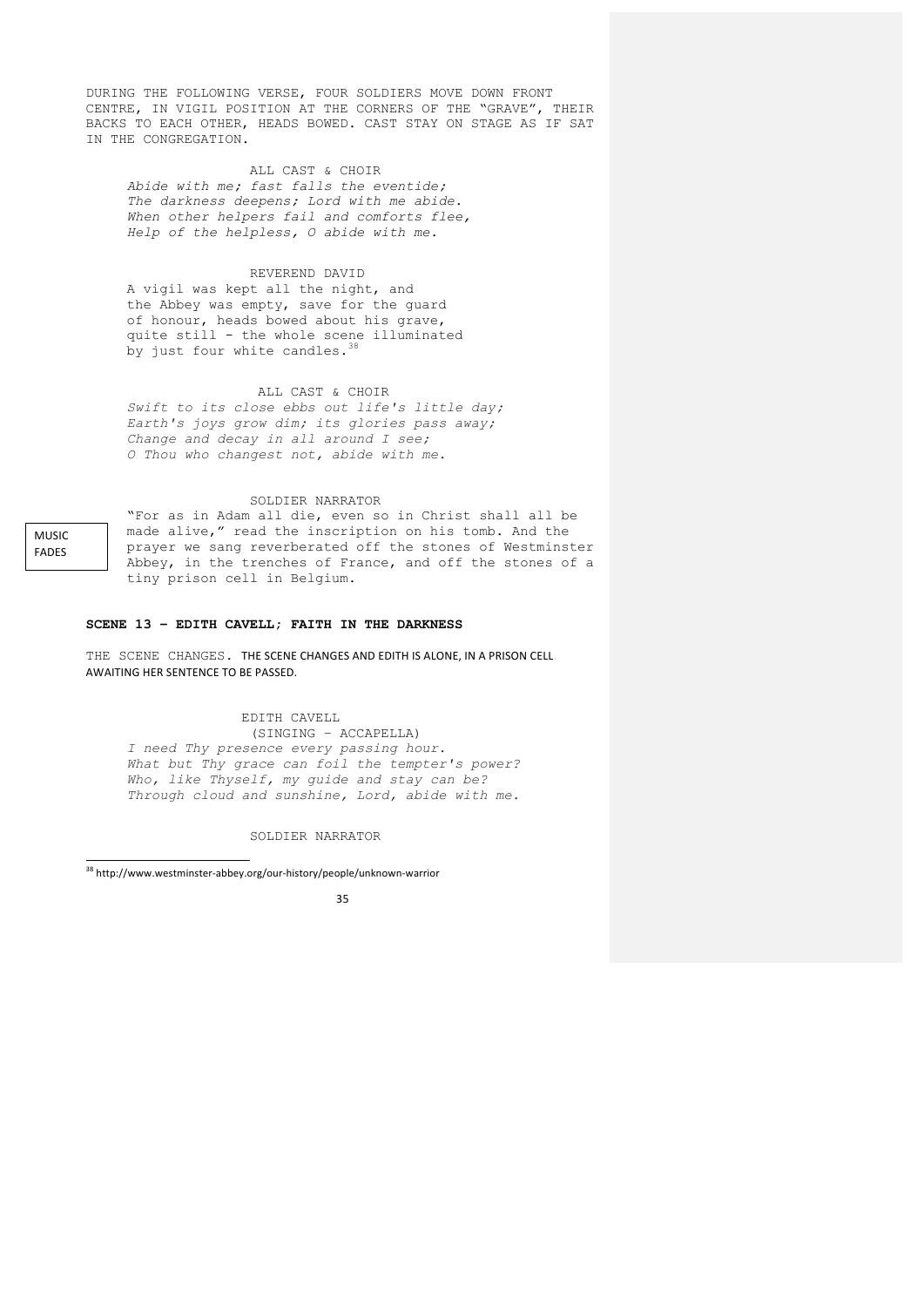(after first two lines of hymn) So sang Nurse Edith Cavell before she faced a firing squad in occupied Belgium. Her crime? Helping hundreds of men return safely home to these shores.

A NURSE RUNS ONTO STAGE WITH A LETTER IN HER HAND FROM EDITH, AND IS JOINED BY OTHER NURSES. SEPARATE PART OF THE STAGE TO EDITH TO GIVE THE FEELING OF BEING APART.

# NURSE.

# Letter from Sister Cavell!

WE SEE OTHER NURSES GATHER AROUND THE LETTER, MIMING READING ALONG AND REACTING TO THE LETTER AS EDITH SPEAKS THE TEXT.

# EDITH CAVELL

Tell everybody I am quite all right here. Though I should be very glad to have a red blanket, and cup, fork, spoon and plate. Not the best ones though.<sup>39</sup>

**MUSIC CUE** 13

SOLDIER NARRATOR She had written many letters from that small and lonesome cell

## EDITH CAVELL

I am so happy to know you are each devoted to your patients. Study well. Here I am learning how precious liberty truly is!40

## SOLDIER NARRATOR

Letters to the nurses she led at a little hospital in Belgium, where they had saved the lives of hundreds of soldiers from both sides of the conflict.

## EDITH CAVELL

When it comes to it, I find I am not afraid - what matters in the last hour is a clear conscience. $^{41}$  Do look after my little dog Jack for me. He shall be so sad. $^{42}$ 

<sup>39</sup> Edith Cavell – Faith before the Firing Squad p.155<br><sup>40</sup> Ibid p160 & 161<br><sup>41</sup> P172 & 173<br><sup>42</sup> Ibid p159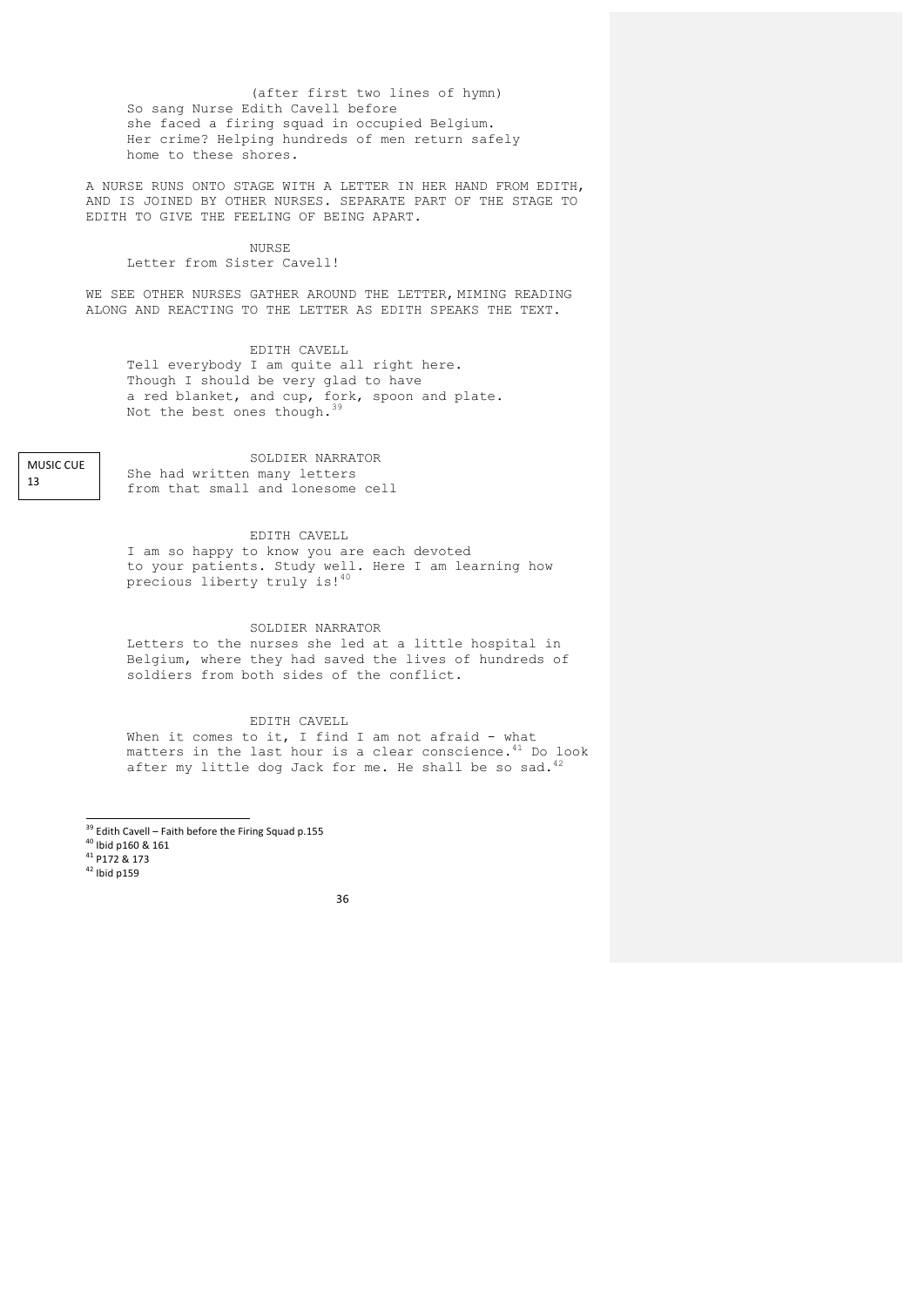SOLDIER NARRATOR In her last letter she wrote this:

EDITH CAVELL

If God permits, I shall watch over (each of) you and wait for you on the other side. Be sure to get ready for then. $43$ 

## SOLDIER NARRATOR When she came to face the firing squad she declared:

EDITH

Standing in view of God and eternity, I realise that patriotism is not enough. I must have no hatred or bitterness towards anyone.<sup>44</sup>

#### EDITH CAVELL, (NURSES JOINING)

*Hold Thou Thy cross before my closing eyes; Shine through the gloom and point me to the skies.*

(WE SEE EDITH CAVELL TURN TO EXIT FOR HER EXECUTION, LEAVING THE NURSES ON THE STAGE STANDING TOGETHER.)

*Heaven's morning breaks, and earth's vain shadows flee; In life, in death, O Lord, abide with me.*

SOUND EFFECT FROM CAST, OR PRE-RECORDED OF WIND – TO SUGGEST THE BARRENESS OF THE FIELDS OF WAR.

## **SCENE 14 – ARMISTICE**

(WE SEE A SOLDIER STEP FORWARD AND ACCOUNT HIS WITNESS OF THE ARMISTICE. AS EACH OF THE FOLLOWING ACCOUNTS IS COMPLETED, THE SPEAKER REMAINS STANDING IN PLACE, A SOLEMN WITNESS IN THE STILLNESS. THE FEELING OF THE SCENE IS DIFFERENT, IT IS QUIET. THERE IS NO UNDERSCORING.)

# SOLDIER NARRATOR<sup>45</sup>

The Armistice eventually came, the day we had dreamed of. The guns stopped, the fighting stopped. Four years of noise and bangs ended in silence. The killings had stopped. We were stunned. I had been out since 1914. I

 $43$  P174

MUSIC FADES

 $^{44}$  P179<br> $^{45}$  Forgotten Voices – 90% kindle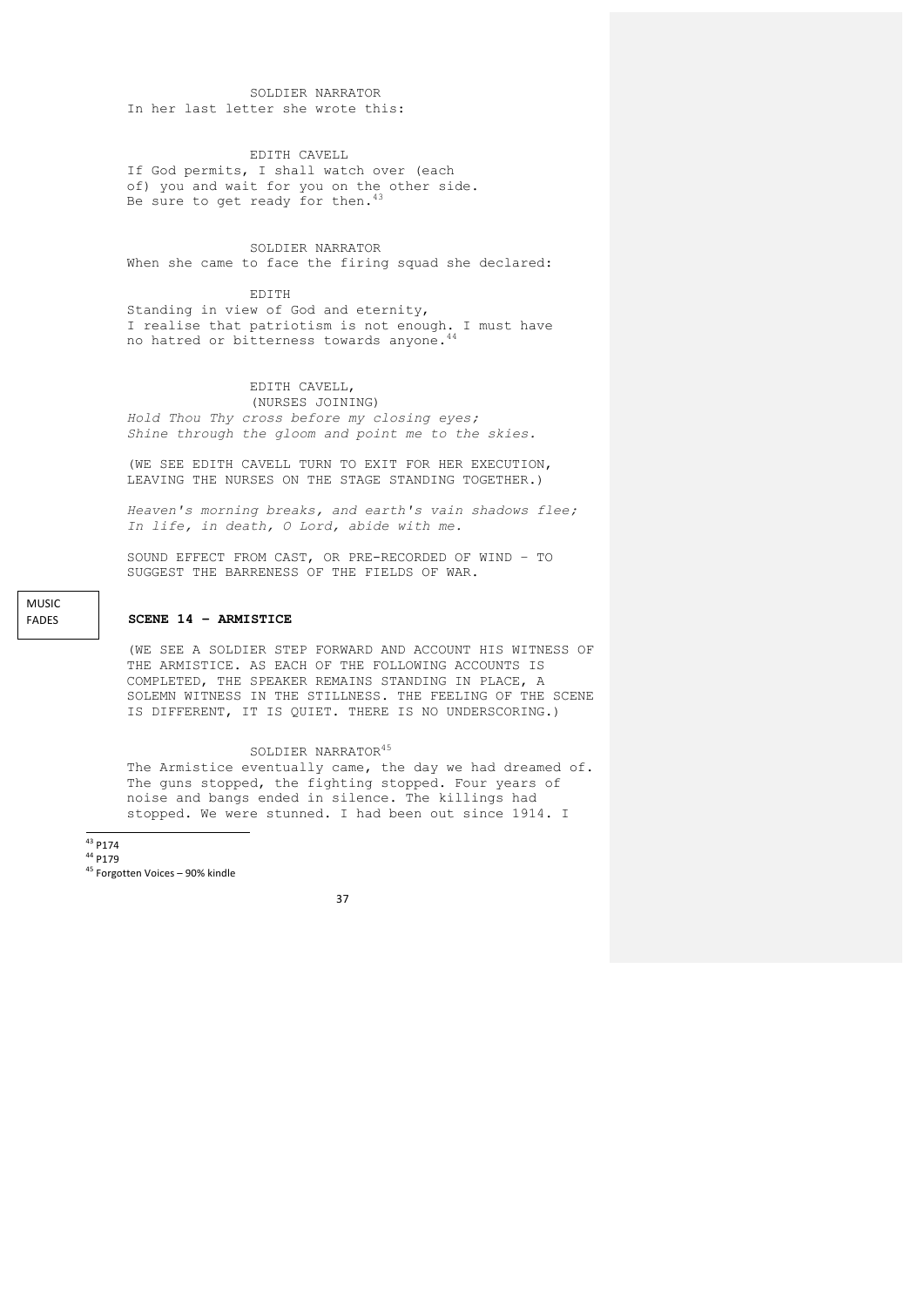should have been happy. I was sad. I thought of the slaughter, the hardships, the waste and the friends I had lost.

#### CORPORAL REGINALD LEONARD HAINE 1ST BATTALION, HONOURABLE ARTILLERY COMPANY

It wasn't like London, where they all celebrated of course. No, it wasn't like that, it was all very quiet. We were so dazed we just didn't realise that we could stand up straight and not be shot. Corporal Reginald Leonard Haine. 1st Battalion, Honourable Artillery Company

# CORPORAL CLIFFORD LANE

1ST BATTALION, HERTFORDSHIRE REGIMENT There was no cheering, no singing. We simply celebrated the Armistice in silence and thankfulness that it was all over. We were drained of all emotion. Corporal Clifford Lane. 1st battalion, Hertfordshire Regiment

## MAUDE ONIONS<sup>46</sup> SIGNALLER

On the morning of November 11th, 1918, at the little signal office in Boulogne, France, where I was serving, I tapped out the official message to the armies in the field . . . 'Hostilities will cease at 11.00 hours November 11th.' In the little Signal Office at Boulogne nothing happened at eleven o'clock, nothing except a silence, and an involuntary glance at the clock.-It was the first great silence of armistice. It was as though France had just heaved a vast sigh of relief. …Then, as I made my way down to the quay side, on the stroke of three, every siren and hooter was let loose, every church bell clanged out – a deafening roar. But not a sound, not a movement, came from the hundreds of human beings who thronged the streets. … Some of us tried to cheer, but voice failed. Then suddenly through the noise and din, the sobbing of a woman, a few yards away – 'Finis – finis – incroyable…' Almost unconsciously, I found myself in the little military cemetery behind the congested streets

<sup>46</sup> Sebastian Faulks with Hope Wolf. A Broken World: Letters, Diaries and Memories of the Great War (p. 170). Random House. Kindle Edition.

38

MUSIC CUE 14 -continues until end of show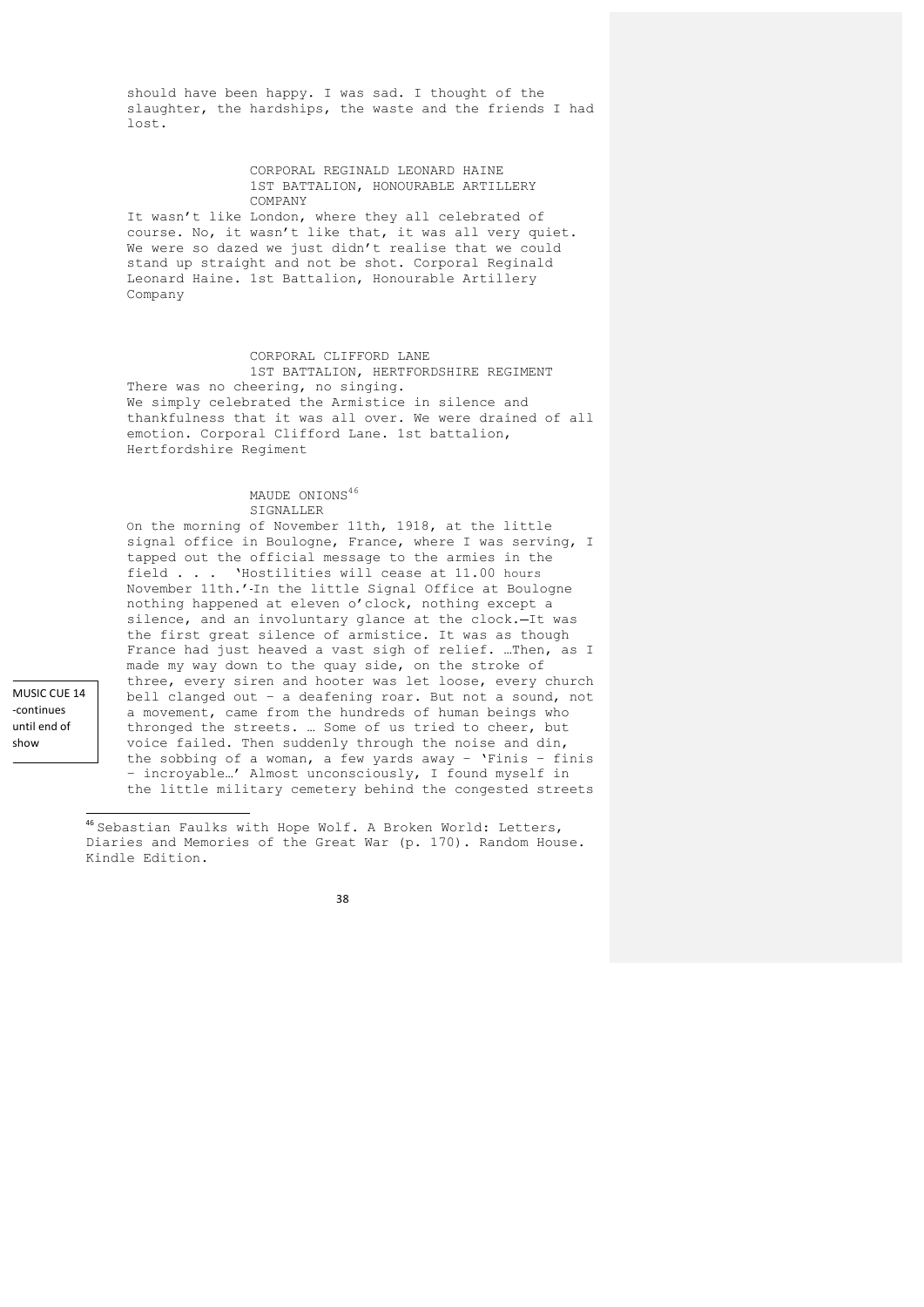of the town, where our men were buried three deep…. I could not distinguish the names, for the mist of tears. As I turned to go, I stumbled and almost fell over something on the ground, a broken piece of wood, …. It was the grave of a German soldier. I stooped and placed some flowers at the foot of the broken cross. Somewhere in Germany, a woman was sorrowing.

# **SCENE 16 – AND THERE SHALL BE NO MORE DEATH**

SOLDIERS START TO APPEAR SINGING DIRECTLY TO THE AUDIENE.

*Keep the Home Fires burning While your hearts are yearning Though your lads are far away They dream of home*

WOMEN JOIN AND CAST CONTINUE TO OOH THE NEXT PART OF THE SONG AS THE DIALOGUE CONTINUES.

#### SOLDIER NARRATOR

We have come to remember. And whilst we rightly remember the broken hearts, the broken bodies, the broken minds and broken world of war, we must not forget that "He healeth the broken hearted." He who descended below all things that he may ascend above all things<sup>47</sup>.

THE SON FROM THE OPENING SCENE EMBRACES HIS MOTHER & FATHER, AND ELIZABETH AND DAVID AND THEIR CHILDREN EMBRACE

VERNON LEE Through Jesus Christ, mother will embrace son;

DAVID

children their fathers,

MRS M HALL husbands their wives: for all that is lost shall be restored.

SOLDIER NARRATOR And "God shall wipe away all tears from their eyes; and there shall be no more death, neither sorrow, nor crying,

 <sup>47</sup> Ephesians 4:10-11 & D&C 88:6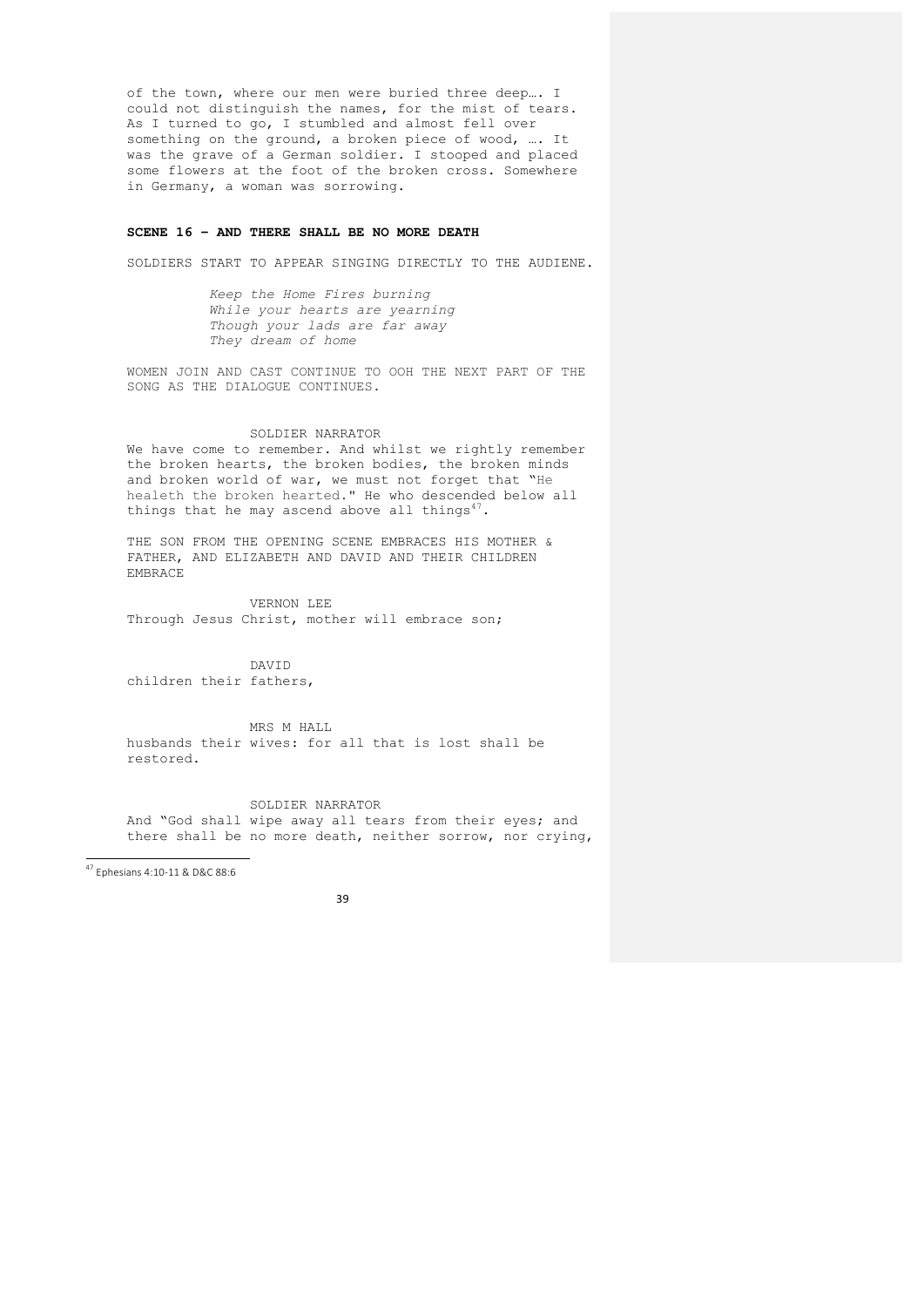neither shall there be any more pain: for the former things are passed away."<sup>48</sup>

MOTHER

And then we shall see clearly – that each of us are His; daughters and sons of a loving Heavenly Father –

#### SOLDIER NARRATOR

who in His wisdom and love, gave His Only Begotten Son that we may love and sing and weep, and love and sing again –

THE CAST ARE ALL ON STAGE AND IN FAMILY GROUPINGS, SYMBOLISING THE ETERNAL PROMISE OF BEING TOGETHER WITH OUR FAMILIES ONCE AGAIN AND UNITED WITH OUR DEAD.

## SOLDIER NARRATOR

So that we may learn, if we so choose, to become like Him, and return to live in that other country, our heavenly home; a place of gentleness and peace, where we may live as one with Jesus Christ, our King.

*I vow to thee, my country, all earthly things above, Entire and whole and perfect, the service of my love; The love that asks no question, the love that stands the test, That lays upon the altar the dearest and the best; The love that never falters, the love that pays the price, The love that makes undaunted the final sacrifice.*

(CAST ALL COME FORWARD IN A LINE TOGETHER)

(PARTS) *And there's another country, I've heard of long ago, Most dear to them that love her, most great to them that know; We may not count her armies, we may not see her King; Her fortress is a faithful heart, her pride is suffering; And soul by soul and silently her shining bounds increase, And her ways are ways of gentleness, and all her paths are peace.*

<sup>48</sup> Revelations 21:4

<u> Andrew Maria (1989)</u>